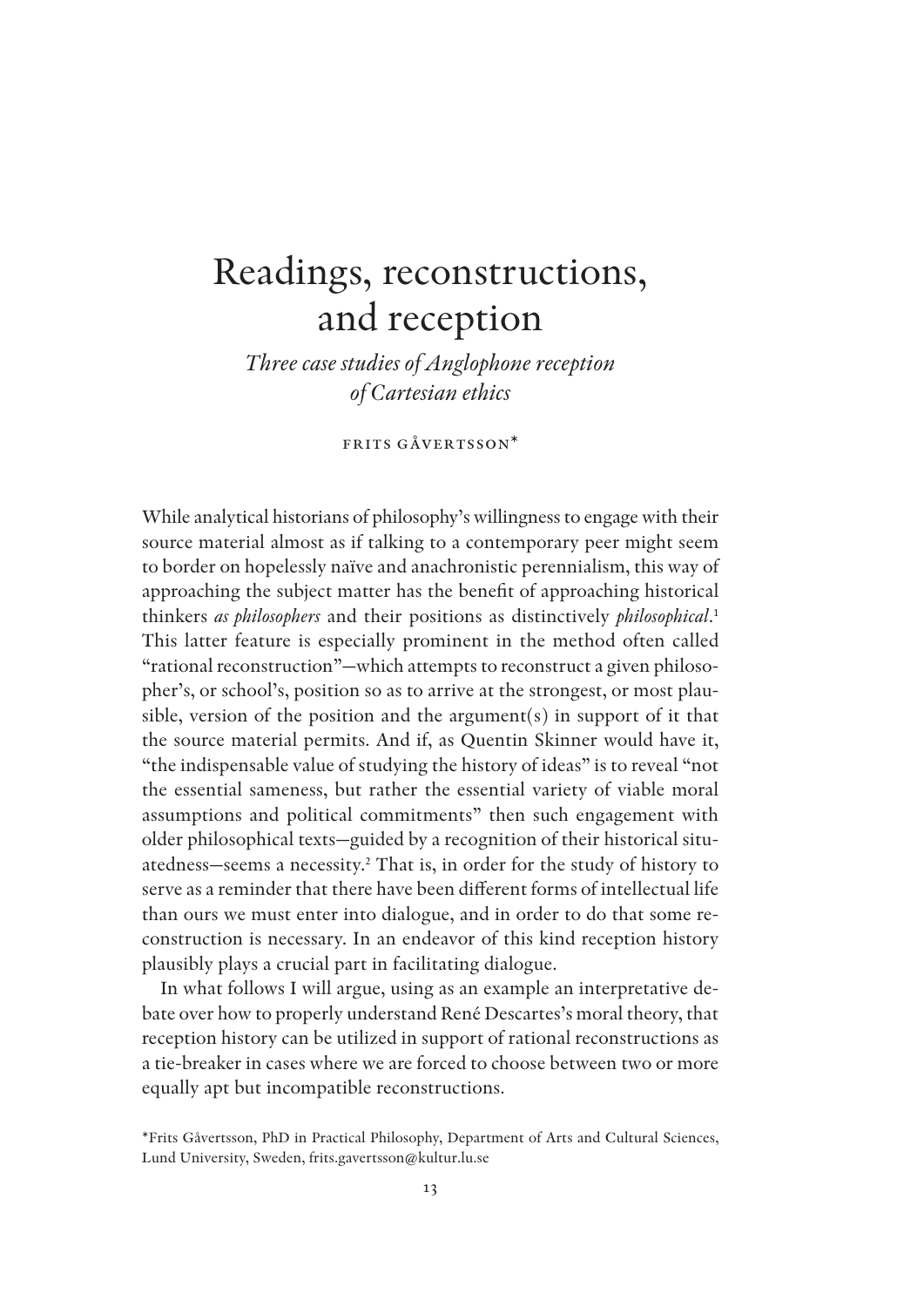## Rational reconstruction

The use of rational reconstruction in analytic history of philosophy might appear as something of a methodological black-box but nevertheless certain plausible *desiderata* (i.e. theoretical virtues a reconstruction of this kind aims at and is measured against) can be discerned; such reconstructions should, *qua* reconstructions accord with and be supported by the corpus in question, and they should, *qua* rational be as internally consistent, coherent, and so on as they can be made out to be without undue distortion of the source material. The relative weight placed on these demands obviously varies according to the aim(s) and purpose(s) of the reconstruction in question; a reconstruction aimed at furthering contemporary debate will place emphasis on the latter over the former whereas an attempt at historical understanding reasonably reverses this emphasis, for example.<sup>3</sup> That is, the force of a charge of anachronism is dependent upon the aim of the reconstruction in question since a reading or reconstruction with the primary aim of furthering a modern debate might take liberties with its source material that would be obviously prohibited were said reconstruction aiming at historical understanding.<sup>4</sup> I shall exclusively be concerned with reconstructions aiming at historical understanding and will consequently bracket questions concerning whether and if so how interpretations aiming at the enrichment of current debates are subject to different demands than reconstructions of historical texts as such.

It is relatively common that we reach a deadlock in which a range of mutually exclusive rational reconstructions of a school's or individual's position on a given issue are offered that meet the above demands to an equal (usually impressively high) degree. In such cases it is common that one look to possible influences, the general intellectual and cultural milieu of the time, and other contextual factors in order to decide the issue. What the above suggests is (the outlines of) an ordered procedure for the justi fication of rational reconstructions as historical interpretations. While I believe that this general procedure is—by and large—sound, based on sound methodological principles, and aptly ordered readers that disagree should feel free to substitute their preferred ordering (such as *e.g.*, the lexical ordering championed by Michael Frede or the more coherentistic approach favoured by Marcel van Ackeren<sup>s</sup>) as the argument that follows remains unaffected by such concerns. The reason for this is that the proposal argued for here is supposed to be understood as an addition to whatever methodological priority-ordering one happens to favour.

Thus, my suggestion does in no way conflict with the methodology described above, but instead it adds to it further resources. The gist of my proposal is this: arguably, rational reconstructions should (apart from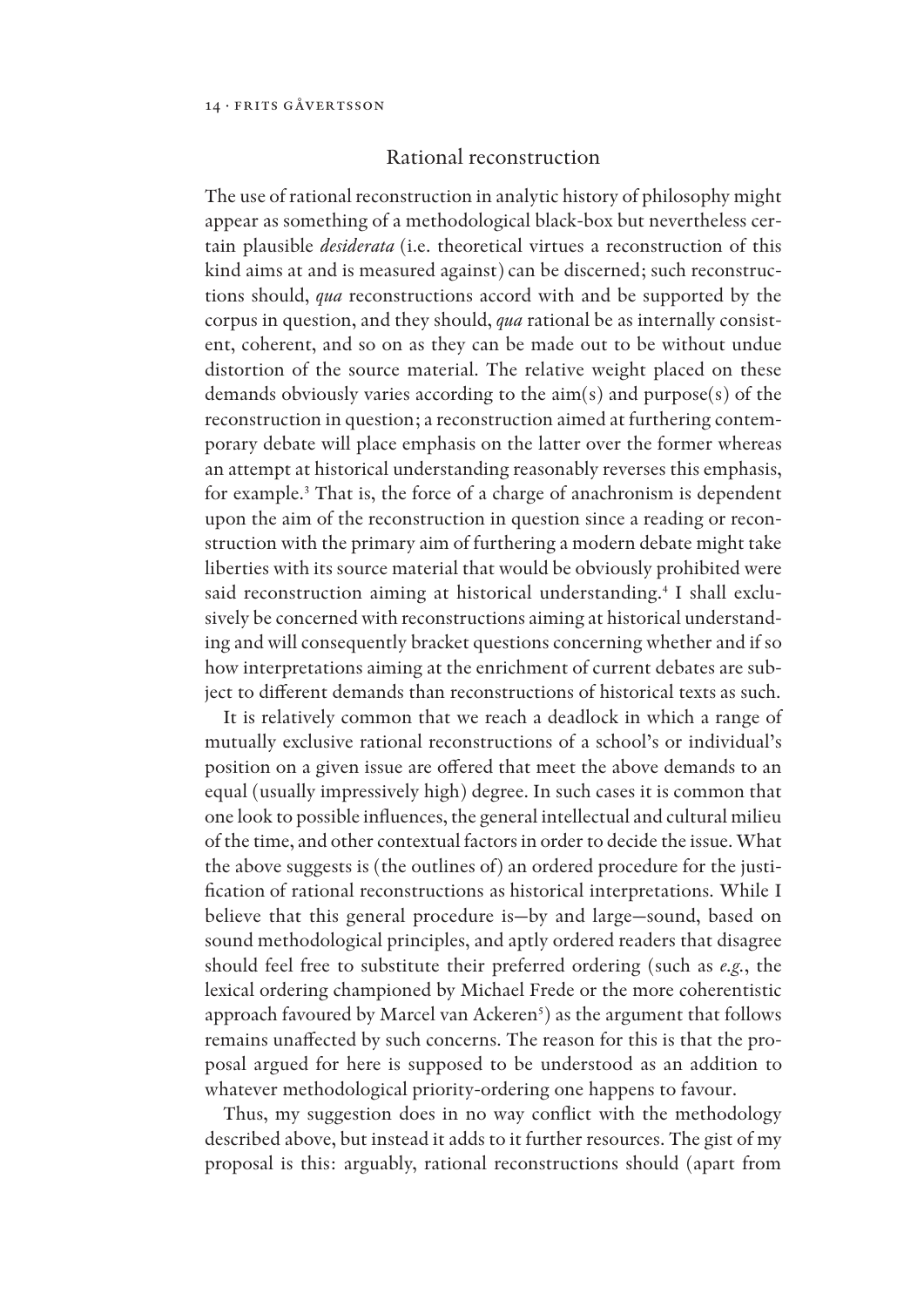meeting the above delineated demands of internal consistency, coherence with textual evidence, and accordance with the broader context in question) make historiographical sense by affording an interpretative framework for the reception history of the theory or position in question. If this challenge is met by a given rational reconstruction this should, under the condition that the above requirements are met to a degree that at least equals its competitors, offer additional support for the reconstruction in question and thus act as a tie-breaker.

Just to reiterate, I propose that when we are faced with a choice between two or more incompatible reconstructions of a historical position on a given issue and when the alternatives on offer are on a par, we can profit from turning to reception history in order to decide which reconstruction to opt for. In the interest of avoiding misunderstandings it should be pointed out that this does not mean that I favour turning to reception history *rather than* considering how well a given a reconstruction situates a position in an intellectual setting or as preoccupied with problems in its time and tradition. To the contrary, I do believe that such considerations are paramount. I am merely suggesting that we can turn to reception history when an appeal to the usual theoretical virtues are not enough to settle the issue. The idea is then, simply put, that *ceteris paribus* we should prefer a reconstruction over its alternatives if it has an easier time accounting for the reception history of the reconstructed position in question by providing the resources to account for later appropriations and misunderstandings.

In order to demonstrate how the proposal argued for here is supposed to work we need an example of an interpretative issue where two or more rival, mutually incompatible, reconstructions that meet the usual demands to the same degree are on offer. Accordingly, in the next section I introduce three rival rational reconstructions of the famous maxims presented as a provisional moral code (*moral par provision*) in Descartes's *Discours de la méthode* (1637).<sup>6</sup> This case is chosen as an example primarily on account of the interesting deviations the rival reconstructions offer with regards to the structure, aims, and purposes of ethical theory. I then offer some brief remarks concerning the nature of Cartesian ethics in order to facilitate discussion. I finally turn to the cases at hand. These are, in chronological order (a) the extensive reliance on the *Passions* by Cambridge Platonist Henry More, (b) Henry Sidgwick's abrupt dismissal of Cartesian ethics as virtually non-existent, and  $(c)$  a reaction to Sidgwick's classification of ethical theories that is to be found in Grace Neal Dolson's "The Ethical System of Henry More".<sup>7</sup> These cases are chosen because they illustrate engagement with the kind of structural concerns pertaining to the conceptualisation of ethical theorising that lie at the heart of the differences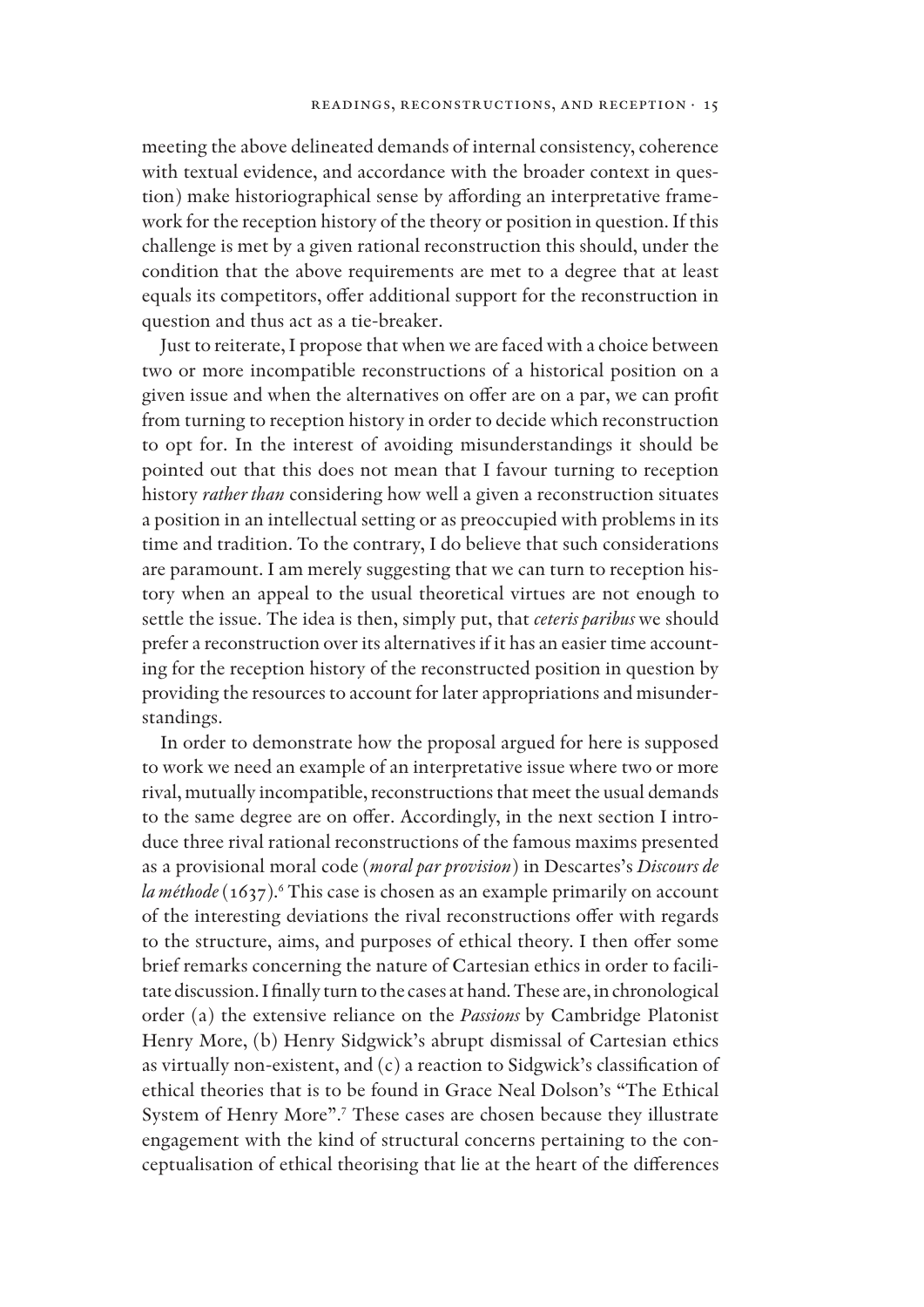between the offered reconstructions that we shall be concerned with.<sup>8</sup> Obviously, a fully-fledged argument along the lines here gestured at would have to take into account a much wider range of cases (and in so doing extend the reception history for additional support). Inherent in this need lies an important limitation of the current proposal that we shall return to in the conclusion where I also summarize the achieved results and discuss some adjacent general methodological issues.

# Three rival accounts of the nature of the provisional moral code

Cartesian ethics has, for various reasons, until recently been somewhat neglected by scholars, both in its own right and as part of the Anglophone reception history of Cartesian philosophy.<sup>9</sup> One issue that has garnered attention in the recent revival of the study of Cartesian ethics is the nature of the provisional moral code (*moral par provision*) presented in the *Discours de la méthode* that one should (i) abide by the local religion, laws and customs and govern oneself "in all other matters according to the most moderate and least extreme opinions – the opinions commonly accepted in practice by the most sensible of those with whom I should have to live"; (ii) be firm and decisive in ones actions as one could, and to follow even the most doubtful opinions, once one has adopted them; (iii) try to master oneself and change one's desires rather than the order of the world; and (iv) cultivate reason and advance knowledge of the truth in order to judge well and thereby act well in order to acquire the virtues and in general all the other goods we can acquire.<sup>10</sup>

In a series of publications Lisa Shapiro, drawing on the work of Michèle Le Doeuff and attending to Stoic influences on Descartes's thought, has argued that the famous maxims presented as a provisional moral code in the *Discours de la méthode* should be read as comprising in part the "perfect moral system" hinted at in the letter-preface to the first French edition from 1647 of the *Principia philosophiae*. <sup>11</sup> Shapiro argues that the maxims of the provisional moral code comprise in part the perfect moral system in the sense that they provide a frame, or a set of constraints, akin to Stoic unconditional obligations and that, accordingly, *par provision* should be read in, what Shapiro calls, a judicial sense as "not being liable to be put in question by the final judgment", rather than as "temporary".<sup>12</sup>

Shapiro's reconstruction better manages to meet the challenge described in the previous section with regards to some interesting episodes in the reception history of Descartes's moral theory in an Anglophone context than her main competitors. Before we can move on to demonstrate how Shapiro's reconstruction manages to account for these episodes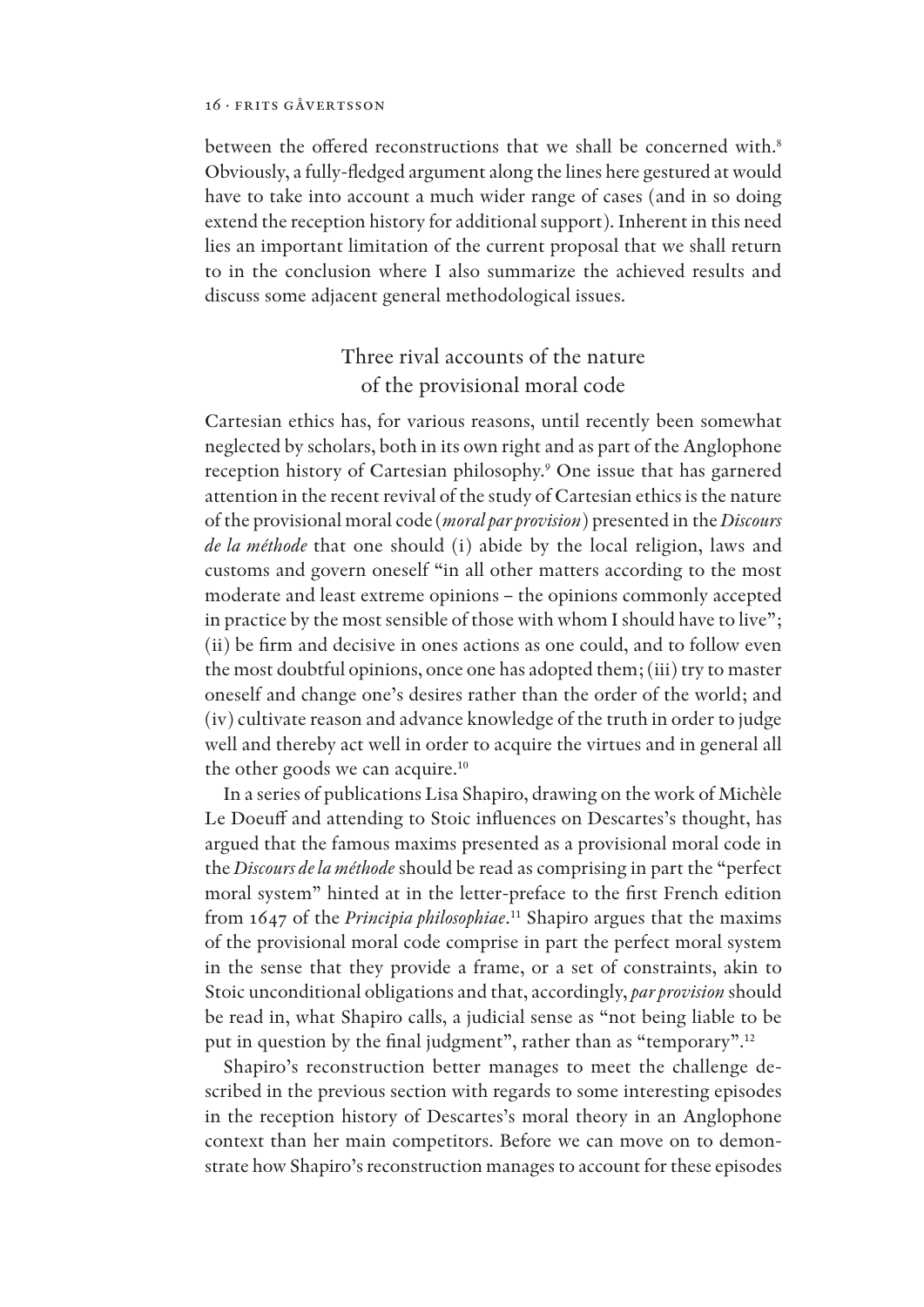in the history of philosophy something must be said regarding her interpretation and its alternatives. In arguing that the maxims of the provisional moral code comprise in part the perfect moral system and that, accordingly, *par provision* should be read as "not being liable to be put in question by the final judgment" Shapiro goes against two common rival interpretations.

According to the first of these, which we can call the 'standard reading', the provisional moral code should be read as constituting a purely pragmatic necessity postulated in order to get around the so-called *apraxia*objection levelled by Stoics against ancient Sceptics—amounting to the claim that suspension of judgment in the way favoured by the Sceptic would render her unable to act—which in, spite the fact that the search for truth is supposed to be removed from the practical context, still presents a problem for Descartes.<sup>13</sup> According to this reading the maxims of the provisional moral code are seen as purely pragmatic, and there is little to no reason to believe that these maxims will be retained once first principles are firmly established.

According to the second alternative reading, championed by John Marshall, the maxims of the provisional moral code have more than merely pragmatic value since they constitute a set of revisable rules meant to guide action that constitutes a proper moral theory, albeit not yet fullyfledged.<sup>14</sup> On this reading, the *morale* of the *Discours de la méthode* is provisional in the sense that the maxims it is comprised of constitute a first approximation of the perfect moral system*.*

The nature of systematic moral philosophy is dependent upon both explicitly framed debates as well as the way theoreticians (consciously or not) view the very aim(s), function(s), and scope of ethical theorizing. The 'standard reading' and Marshall's reconstruction, the two readings that form the main alternatives to Shapiro's reading outlined above, are united in taking a stance of this latter kind. They take Cartesian morality to constitute morality in the narrow sense*—i.e.* a criterion of rightness partitioning the moral realm coupled with a decision procedure or other means of action guidance in particular situations—that would presumably be more or less fully codified in the perfect moral system. The underlying idea that moral theory is supposed to deliver an organized and systematic way of telling us what is the right thing to do in specific isolated situations of choice can leave certain, in some cases rather extensive, deliberation up to the agent. The important distinguishing feature of this way of conceiving of ethical theory is that it sees the main aim of ethical enquiry as producing a theory of right action coupled with a decision procedure yielding (more or less specific) instructions (more or less straightforwardly) applicable to everyone.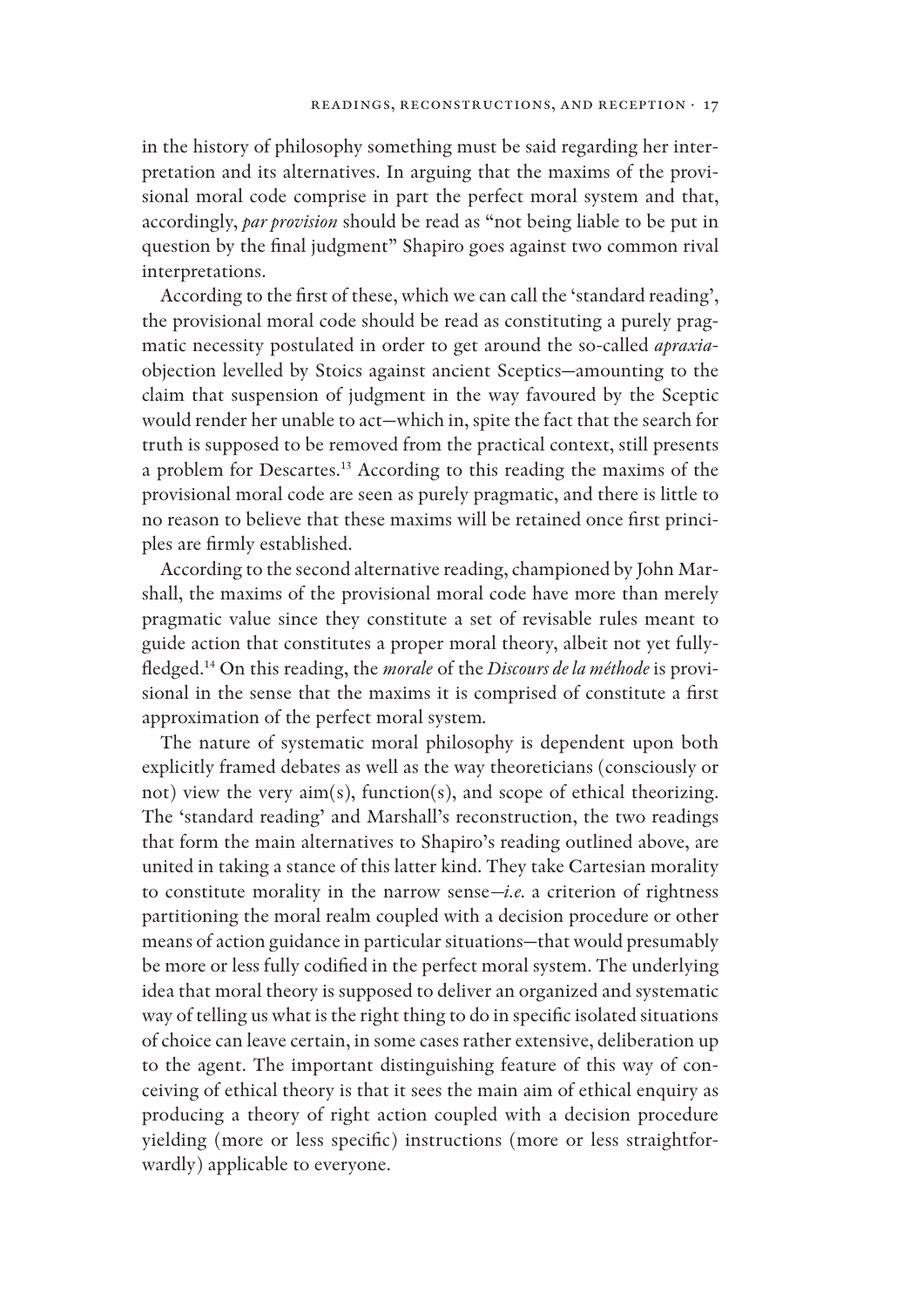Shapiro's interpretation differs from the alternatives in that it takes Descartes's moral theory to constitute morality in the broad sense—*i.e.* a conception of the good life coupled with a general recipe for its attainment—that need not, indeed perhaps should not, supply a set of (fully codified) principles governing conduct since

part of being virtuous in the Cartesian sense involves our figuring that out for ourselves. (Consider that the *Discourse* is meant as a fable that we can choose to learn from or leave o/, and that the *Meditations* are exercises we are to engage in for ourselves.) That is, he might see (perhaps misguidedly) a set of explicit prescriptions of specific duties as antithetical to his project, even if he might agree to the reasonableness of each duty in that set.<sup>15</sup>

Shapiro's point becomes more convincing still when we consider the fact that Descartes has already provided some of the key elements that a morality in the broad sense would want from a narrow account, *e.g.*, a systematic way of allocating praise and blame, a stance on subjective versus objective right, and so on.<sup>16</sup> Note however, that merely classifying Descartes as concerned with morality in the broad sense does not settle the issue since the distinction between broad and narrow senses of morality is clearly not exclusive; it is perfectly possible (perhaps advisable) to demand that a satisfactory moral theory should provide an account on both levels, *i.e.* a satisfactory theory of morality might need to provide both a conception of the good life coupled with a general recipe for its attainment and a criterion of rightness partitioning the moral realm coupled with a decision procedure or other means of action guidance in particular situations.

## The synoptic conception of philosophy

It is fruitful to distinguish between a synoptic view of (moral) philosophy as a unitary enterprise emanating in a unified system linking a conception of the human condition with a philosophical world-view and a modern view of ethics as an independent discipline.<sup>17</sup> The synoptic conception of philosophy treats ethics as an integral part of a unitary enterprise comprising an investigation of the cosmos and man's place within it. This conception of philosophy originates with the classical tradition and remained influential well into the seventeenth century.

At first glance, the synoptic conception of philosophy has certain affinities with morality in the broad sense outlined in the previous section. Conversely, it might seem as if the narrow conception of morality, in concentrating on isolated situations of choice might seem to conflict with a synoptic stressing of *e.g.*, the metaphysics of the person (if that is taken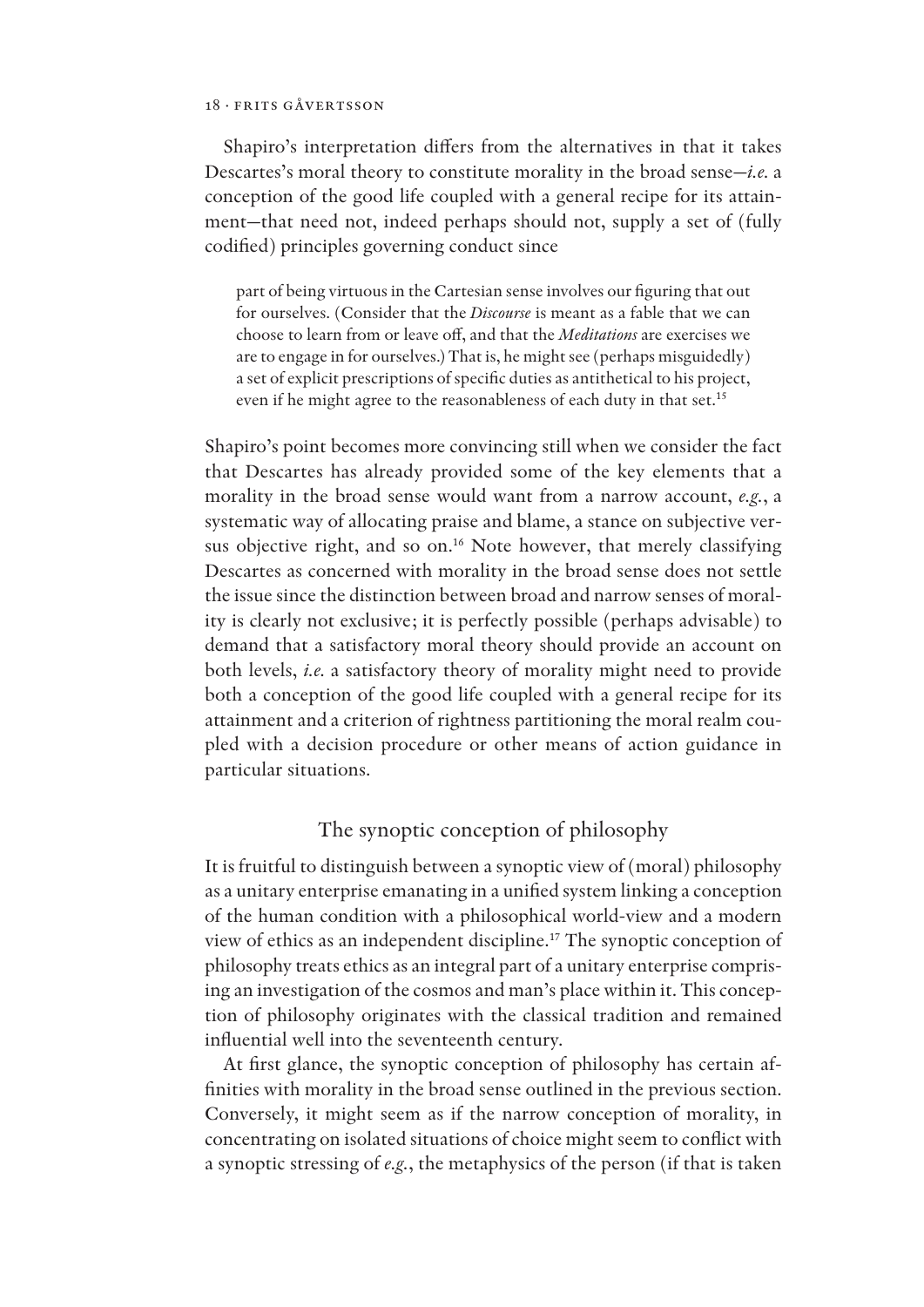to imply a stressing of motives, intentions, emotions, and other aspects of the inner moral life). While it is true that a synoptic approach lends itself easily to a broad understanding of morality in this sense and many important synopticists have been inclined to conceive of morality in the broad sense, the distinctions are in fact orthogonal. For instance, Julia Annas subscribes to morality in a broad sense while remaining sceptical of a synoptic approach whereas Kantian ethicists interpreting the notion of a 'maxim' narrowly in order to treat the categorical imperative as a decision procedure for ethics would be prime examples of theoreticians subscribing to morality in a narrow sense whilst adopting a synoptic approach.<sup>18</sup>

The sheer magnitude and width of subject matter (only some of which would be regarded as philosophical in the modern sense) of the *Principia philosophiae* testifies to Descartes's affinities with the synoptic conception. Furthermore, his definition of 'philosophy' as "the study of wisdom, and by 'wisdom' is meant not only prudence in our everyday affairs but also a perfect knowledge of all things that mankind is capable of knowing, both in the conduct of life and for the preservation of health and the discovery of all manner of skills" reads as a clear mission statement for a synoptic approach.<sup>19</sup> His firm commitment to the synoptic conception is evident in his (in)famous simile of philosophy as a tree from the letter-preface to the first French edition of the *Principia philosophiae*:

Thus the whole of philosophy is like a tree. The roots are metaphysics, the trunk is physics, and the branches emerging from the trunk are all the other sciences, which may be reduced to three principal ones, namely medicine, mechanics and morals. By 'Morals' I understand the highest and most perfect moral system, which presupposes a complete knowledge of the other sciences and is the ultimate level of wisdom.<sup>20</sup>

Granted, this passage (and other cryptic remarks such as that "what little knowledge of physics I have tried to acquire has been a great help to me in establishing sure foundations in moral philosophy"<sup>21</sup>) tells us very little of the nature of the relations Descartes envisages as holding between these disciplines but it still remains clear that he conceives of philosophy as a unified enterprise.<sup>22</sup> Perhaps the placing of morals alongside medicine and mechanics implies "that morality, like medicine, can only be a technique that makes use of a theoretical science".<sup>23</sup> This would be in line with the ancient tradition's conception of philosophy as an art or technique of life (*techne peri ton bion*)—where medicine constitutes the corresponding art aimed at the health of the body—encompassing rational principles and training that makes virtue out to be in important ways analogous to practical skills.24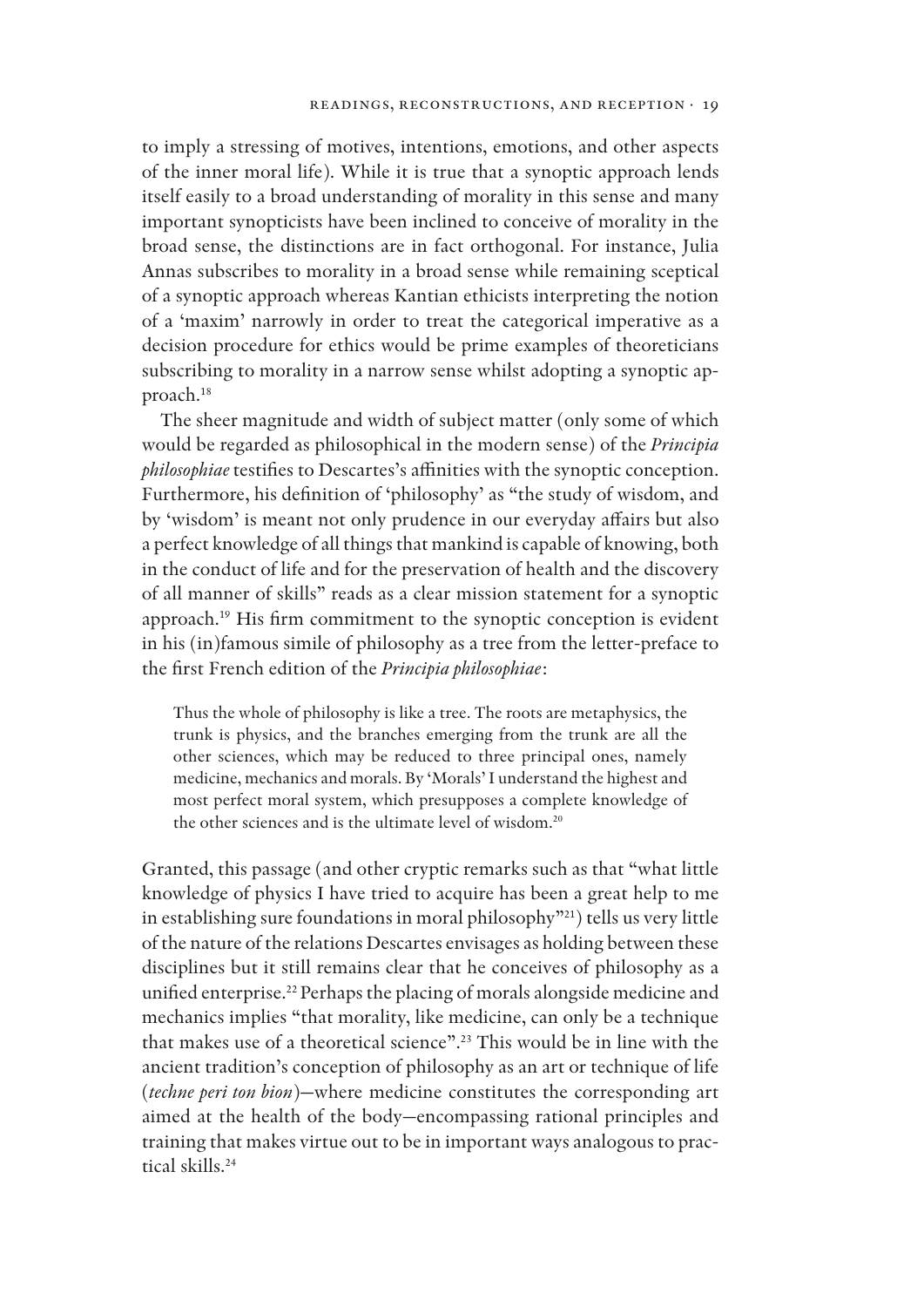Furthermore, Descartes affirms the synoptic conception of ethics as the search for a recipe for human fulfilment premised upon an investigation of the cosmos and man's place within it when stating "that the safest way to find out how we should live is to discover first what we are, what kind of world we live in, and who is the creator of this world, or the master of the house we live in".<sup>25</sup>

## Classical eudaimonism

Descartes's methodology is decidedly foundational. In this he differs from the coherentistic approach customarily employed in the classical tradition. The ethical systems of the Ancients are structured using set of central notions—virtue (*arete*), happiness (*eudaimonia*), and the soul (*psuche*)—that provide other notions a place within the larger framework without being derived from the central ones. These notions are, according to classical eudaimonism so ordered that the ultimate aim of human life and conduct is the attainment of happiness, the achievement of which is closely linked to the acquisition and exercise of moral virtue and tranquillity of the soul. A set of formal criteria to the effect that happiness is the ultimate end achievable in action for which all other things are done and thus complete and therefore self-sufficient by virtue of which it is incapable of increase by the addition of any other good, is agreed upon.<sup>26</sup> Debate ensues over whether virtue is then to be construed as a means to happiness or wholly or partly constitutive thereof (which in turn generates a series of trade- $\text{offs}$ ).<sup>27</sup>

Approaches of this kind tend to be neither hierarchical (*i.e*. taking some set of notions as basic and derive other elements of the theory in terms of these basic ones) nor reductive in the sense of taking derived notions as reducible—either conceptually or in some weaker sense*—*to the basic ones without significant reminder. Furthermore, such structures tend not to be complete (*i.e.* they are not attempting to account for everything falling within the domain in question in terms of the basic concepts, or others derived from them).<sup>28</sup>

Descartes careful treatment of—and subtle distancing from<sup>29</sup>—classical eudaimonism in a series of letters to Princess Elisabeth of Bohemia from 1645, Queen Christina of Sweden, his friend Pierre Chanut (then France's Ambassador to Stockholm) and others as well as some remarks in his earlier published works, amounts to an outline of an ethical theory and give impetus to the eventual publication of *Les Passions de l'âme*(1649). At the very beginning of the relevant correspondence with Princess Elisabeth Descartes explicitly states his aim as being to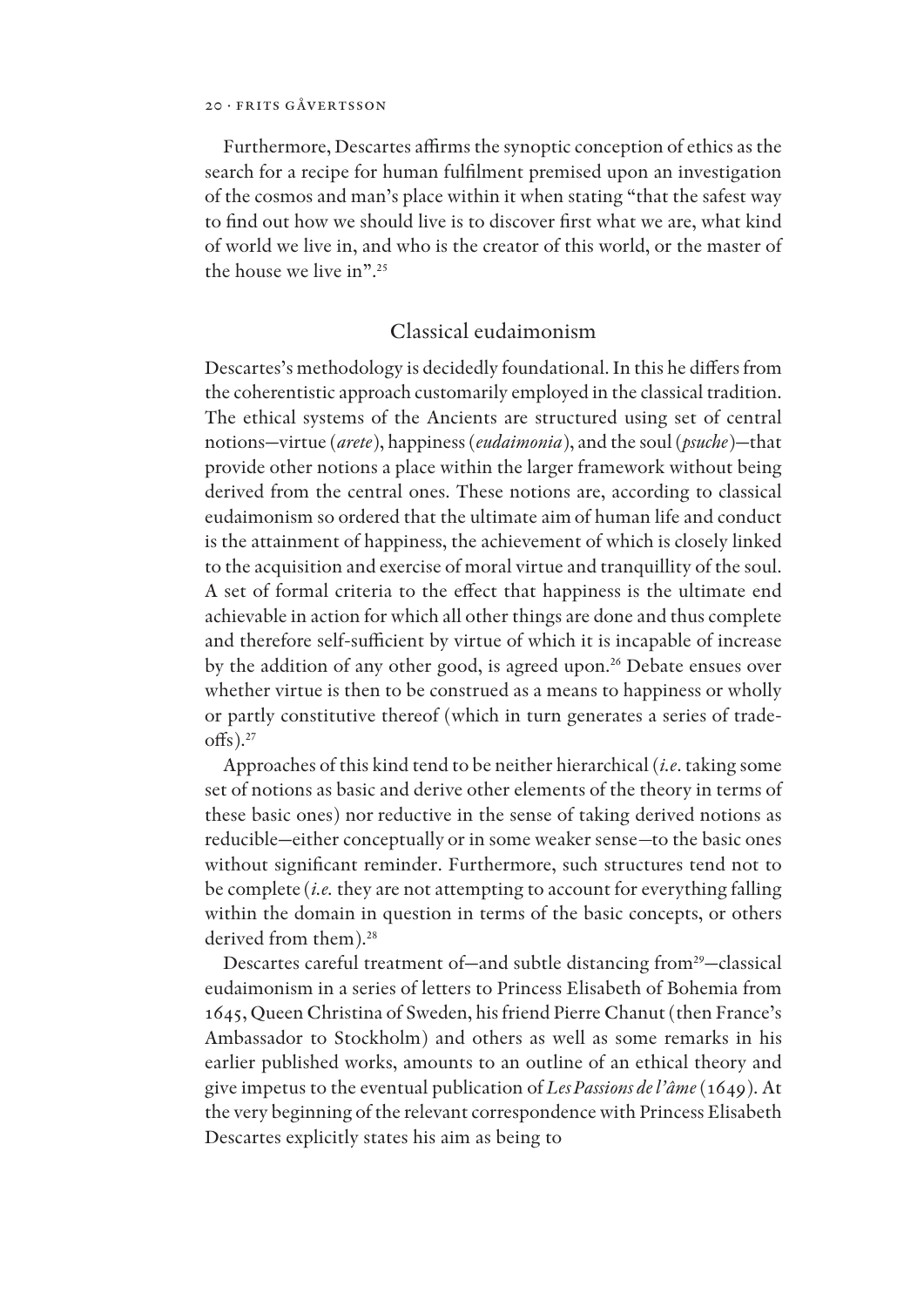write about the means which philosophy provides for acquiring that supreme felicity which common souls vainly expect from fortune, but can be acquired only from ourselves […] [and] to examine what the ancients have written on this question, and try to advance beyond them by adding something to their precepts.<sup>30</sup>

Descartes seemingly subscribes to the basic motivational-cum-normative tenet of classical eudaimonism when he ascribes to each person the desire to be happy, a state he understands as marked by "perfect contentment of mind and inner satisfaction" that we are capable of reaching "only from ourselves" by developing "a firm and constant resolution" through the good or correct use of our free will, which for Descartes amounts to the acquisition and exercise of moral virtue.<sup>31</sup> As is commonly noted, Descartes shows marked affinity with classical Stoic eudaimonism on several points such as his insistence that we restrict our desires to only those things that are within our control, his stressing of assent, his understanding of the passions as involving impulses toward, or away from, objects represented as appropriate or harmful thus providing *prima facie* reasons for actions,  $etc.<sup>32</sup>$ 

Even in areas that might stand out as clear candidates for disagreement such as philosophy of mind and epistemology there are points of convergence: what might seem as an outright disagreement concerning the soul—*i.e.* Stoic physicalism *versus* Cartesian dualism—in actuality masks considerable agreement since both sides takes the rational soul to be uni fied (in contrast to *e.g.* a Platonic tripartite conception), and Cartesian "innate ideas" resemble Stoic "preconceptions", for instance. Descartes himself provides support for such a reading when suggesting to Elisabeth that their discussion centre on "considerations drawn from a certain book—namely the one that Seneca wrote *On the Happy Life*".<sup>33</sup>

Emphasising Stoic elements in Descartes's ethics, as Shapiro notes,<sup>34</sup> squares well with the fact that the Stoic school saw a significant revival in the seventeenth century due to recent recovery of Stoic texts and the work of Justus Lipsius. Despite this we should, I think, refrain from classifying Descartes as a Stoic in the strictest of senses (something that require a firmly delineated conception of Stoicism which might-even in light of comparatively sparse and sometimes contradictory source-material—be attainable, but is hardly advisable in that it involves treating Stoicism as a theoretical monolith rather than a dynamic tradition capable of change, albeit within certain boundaries set by dogmatic elements).<sup>35</sup> This does not tell against interpretative strategies reliant on Stoicism on our behalf when it comes to interpreting Cartesian moral philosophy, and such strategies I think are indispensable.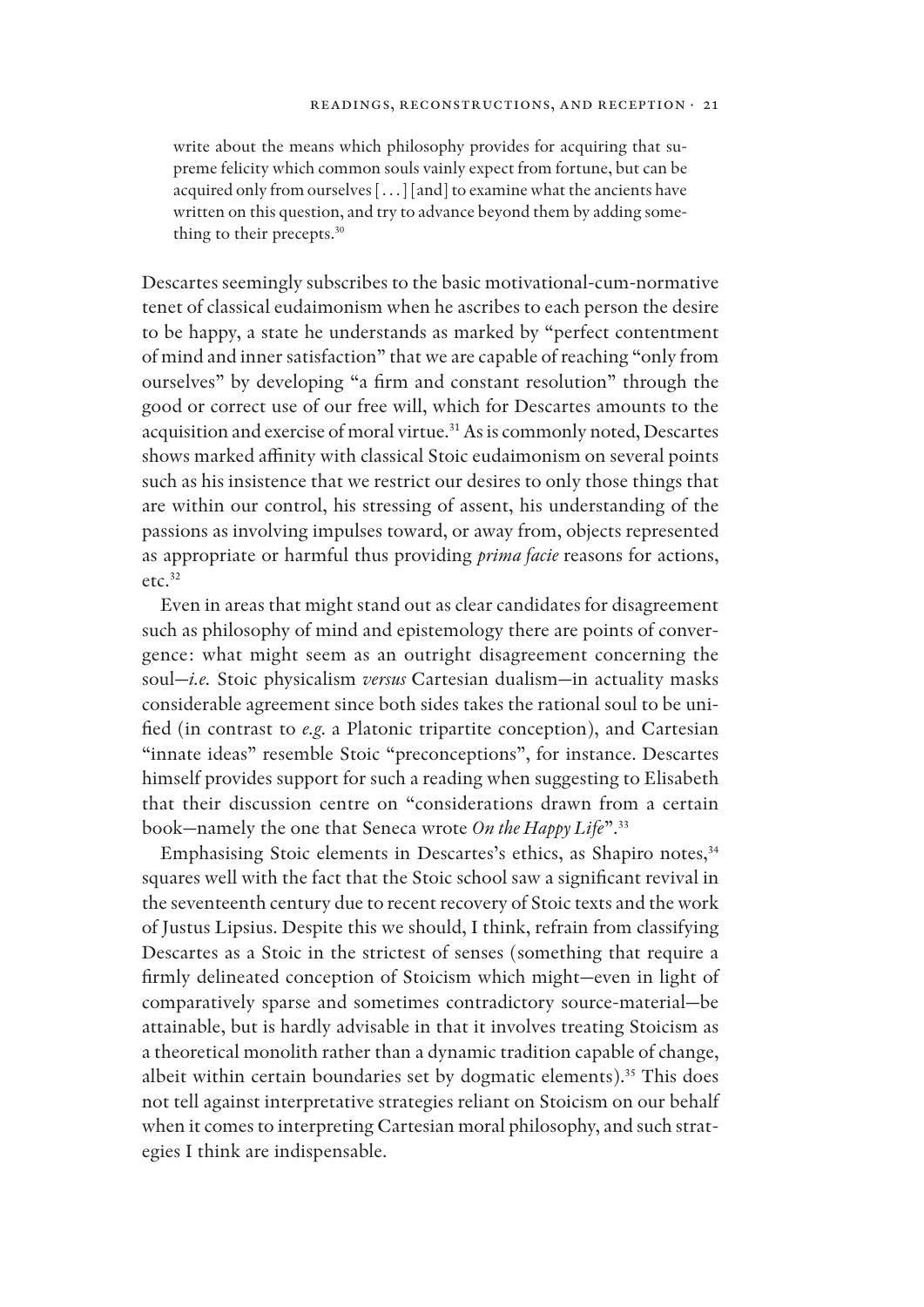There are several points of deviation from Stoic doctrine and classical eudaimonism on Descartes behalf (the most structurally significant being his restructuring of the central notions of classical eudaimonism). Despite these differences there remains, I think, an important commonality with regards to how both Descartes and classical eudaimonists conceive of the aim, function(s), and scope of ethical theory. Most important for present purposes is the agreement over the primacy of morality in the broad sense over its narrow counterpart.

Descartes's reluctance to meet a challenge issued by Elisabeth of Bohemia amounting to the claim that Cartesian morality fails to be genuinely (let alone uniquely) action guiding in specific circumstances might be grounded in a principled resistance to so doing motivated by his broad conception of morality. Obviously, it might still be the case that Elisabeth is right in her critique of Cartesian ethics. Moreover, maybe it fails to be practical in another sense that is relevant to morality in the broad sense also; it might fail to be practical in the sense that the reflective account of the good life arrived at is unable to help us come to terms with essential human activity so that we can understand what is of fundamental importance in our pursuing that activity, and doing so, to put it in avowedly Aristotelian terms, correctly, finely, and rightly. Such considerations will, however, have to stand back in favour of some considerations concerning the effect that the focus on morality in the broad sense has on the reception of Cartesian ethics in an Anglophone context, to which we will now turn.

## Anglophone reception history of Cartesian ethics

In this section I will go through three episodes in the Anglophone reception history of Cartesian ethics in order to demonstrate how Shapiro's interpretation of the provisional moral code of the *Discours de la méthode* can be said to better account for these episodes than her main rivals. I ask the reader to keep in mind that these cases are meant to illustrate the general methodological stance advocated and should not be seen as exhaustive.

## *Henry More*

The immediate reception of *Les Passions de l'âme* on British soil upon its publication in 1650 was notably warm-hearted. Some of the first Englishmen to read—and make extensive use of—Descartes's writings where the so-called Cambridge Platonists, a somewhat loosely connected group of seventeenth-century thinkers associated with the University of Cambridge working with source material of both ancient and contemporary origin under the general stance of 'perennial philosophy' (*philosophia perennis*).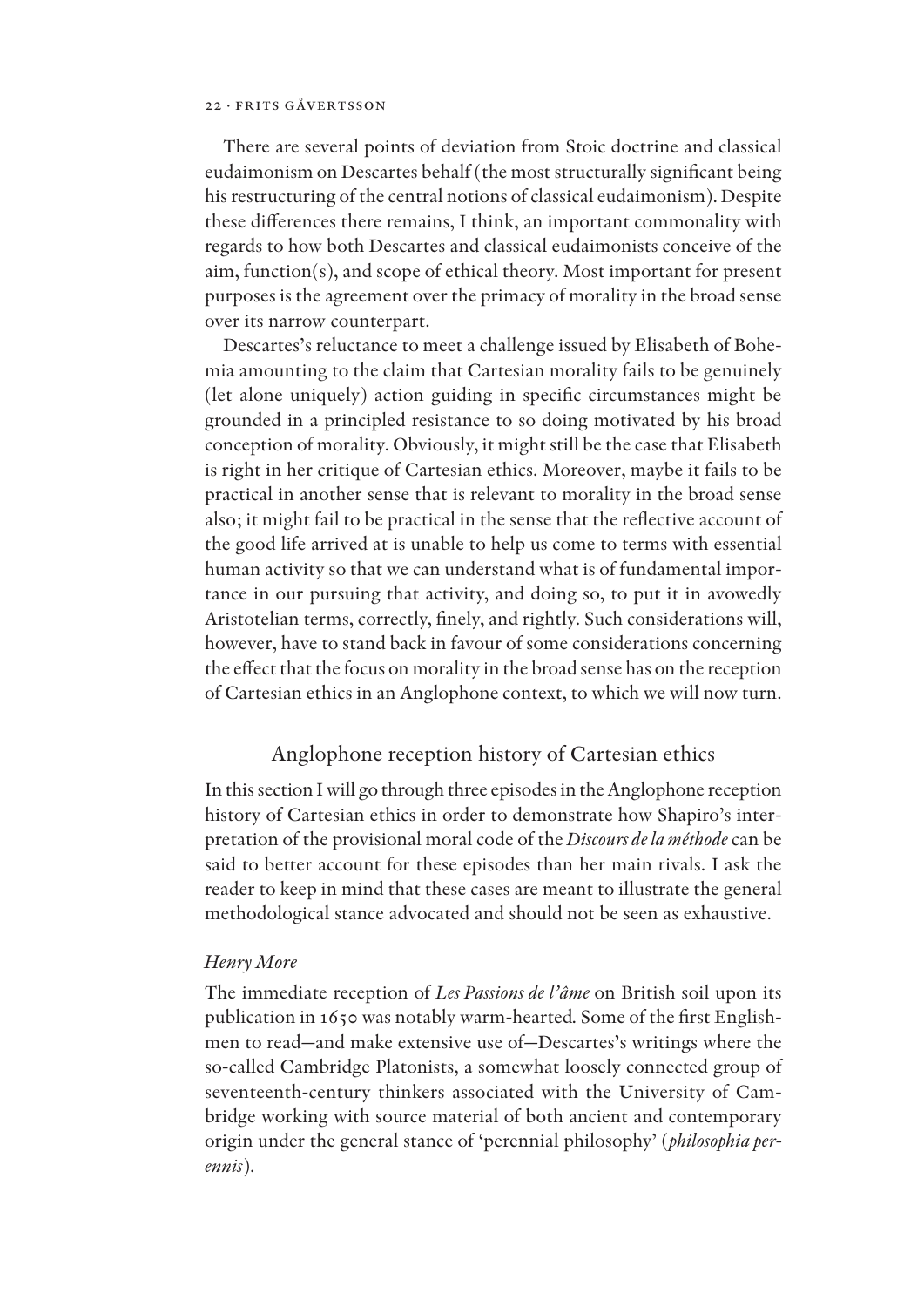The member of the group to show the keenest interest in Cartesian ethics was probably Henry More (influences are also evident in *e.g.* John Smith's ethics).<sup>36</sup> More testifies that he and Lord Conway read Les Passions *de l'âme* whilst in the Jardin du Luxembourg and the treatment of the emotions in his *Enchiridion ethicum* (translated into English as *An Account of Virtue* in 1690) follows Descartes closely; his definitions of 'love' and 'hate' are drawn verbatim from *Les Passions*, for instance.<sup>37</sup> Most structurally important for our purposes is the fact that More presents his own list of provisional moral rules ("the Modes and Kinds") of justice, fortitude, and temperance that should guide man in shaping his behaviour in a manner similar to Descartes's.<sup>38</sup> With respect to why More draws on Descartes in the way he does the answer seems clear enough: treating ethics in the way Descartes does—*i.e.* a synoptic focusing on morality in the broad sense which places a clear emphasis on the passions—is exactly what is needed to combat that "libertine" and "impure rascal" that is Thomas Hobbes.<sup>39</sup> A clearly articulated vision of how the passions are to be trained to facilitate the reaching of "perfect contentment of mind and inner satisfaction" by developing "a firm and constant resolution" that is the exercise of moral virtue is exactly what is needed to seriously challenge Hobbes's account of the passions as mere appetites.<sup>40</sup> It should be obvious that, if Hobbes is your nemesis, you stand little to gain from a partitioning of the moral realm coupled with a decision procedure for particular situations. A conception of the good life whose general recipe for its attainment relies heavily on cultivating the passions by means of reason, on the other hand, seems like a recipe for success. Therefore Descartes, and his broad synoptic understanding of moral philosophy must have seemed like a powerful ally.

Shapiro's interpretation of Descartes's ethics can thus easily account for why Descartes seems like such an attractive thinker to More: his focus on morality in the broad sense makes him useful when it comes to combating Hobbesian moral theory. This easy way of accounting for More's use of Descartes is not available to adherents of the 'standard reading' or Marshall's interpretation since they are united in understanding Cartesian ethics as concerned with morality in the narrow sense. Thus, Shapiro has an easier time accounting for More's extensive reliance on Descartes and her account is therefore, *ceteris paribus*, preferable to the other two.

## *Henry Sidgwick*

Henry Sidgwick, in his widely read *Outlines of the History of Ethics for English Readers* (1885), remarks:

So far I have traced the course of English ethical speculation without bringing it into relation with contemporary European thought on the same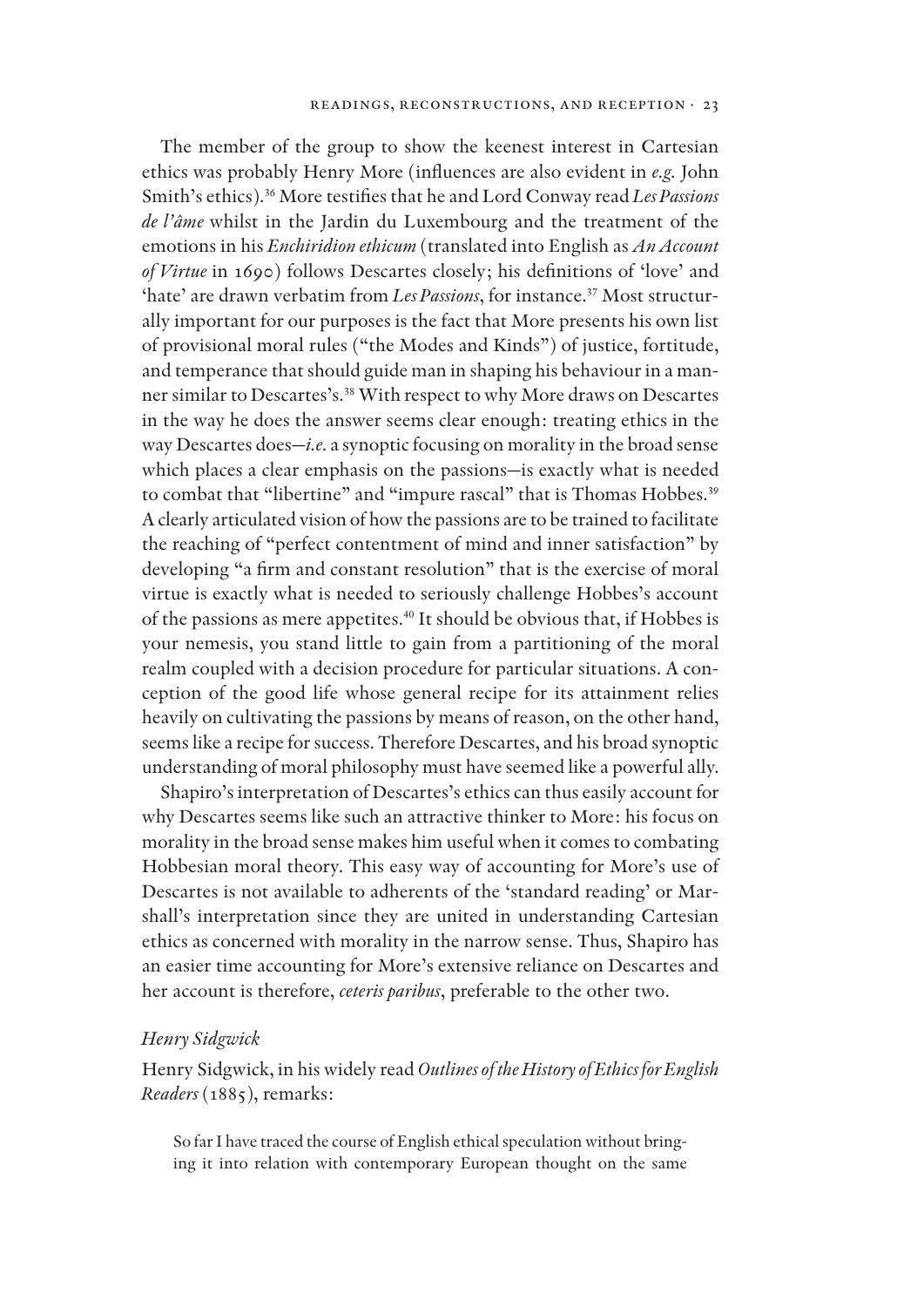subject. This course has seemed to me most convenient, because in fact almost all the systems described, from Hobbes downward, have been of essentially native growth, showing hardly any traces of foreign influence. We may observe that ethics is the only department in which this result appears. The physics and psychology of Descartes were much studied in England, and his metaphysical system was certainly the most important antecedent of Locke's; *but Descartes hardly touched ethics proper.* So again the controversy that Clarke conducted with Spinoza's doctrine, and afterwards personally with Leibnitz, was entirely confined to the metaphysical region.<sup>41</sup>

Sidgwick's use of the word 'proper' arguably signals that he is aware of something he would consider akin to a moral theory in Descartes's writings. The attitude he expresses doubtlessly ties in with his (rather negative) opinions of the perfectionist self-realisationism of F. H. Bradley, which he sees as closely resembling classical eudaimonism:

On the whole, then, I conclude that the notion of Self-realisation is to be avoided in a treatise on ethical method, on account of its indefiniteness: and for similar reason we must discard a common account of Egoism which describes its ultimate end as the 'good' of the individual; for the term 'good' may cover all possible views of the ultimate end of rational conduct. Indeed it may be said that Egoism in this sense was assumed in the whole ethical controversy of ancient Greece; that is, it was assumed on all sides that a rational individual would make the pursuit of his own good his supreme aim: the controverted question was whether this Good was rightly conceived as Pleasure or Virtue, or any *tertium quid*. 42

In his *The Methods of Ethics* (1874) Sidgwick sets the agenda for twentiethcentury moral philosophy not only by providing large parts of the substance of the debate but more importantly by providing a general framework for ethical theorizing (in terms of three methodological approaches: intuitional morality, universal, and egoistic hedonism, respectively) and an adjacent understanding of what ethical theory is ultimately about.<sup>43</sup> All methods in this typology are couched in deontic language and presuppose a number of meta-philosophical assumptions that leave little or no room for ethical theorizing such as envisaged by the ancients or, by extension, Descartes. This corroborates Elisabeth Anscombe's famous remark to the effect that "[t]here is a startling change that seems to have taken place between Mill and Moore".<sup>44</sup> A change for which she deems Sidgwick chiefly responsible. The most prominent among these changes regard meta-philosophical assumptions that will prove important to our purposes.

The tradition following Sidgwick favoured a distinction between ethical theories based on how they define and connect the two notions of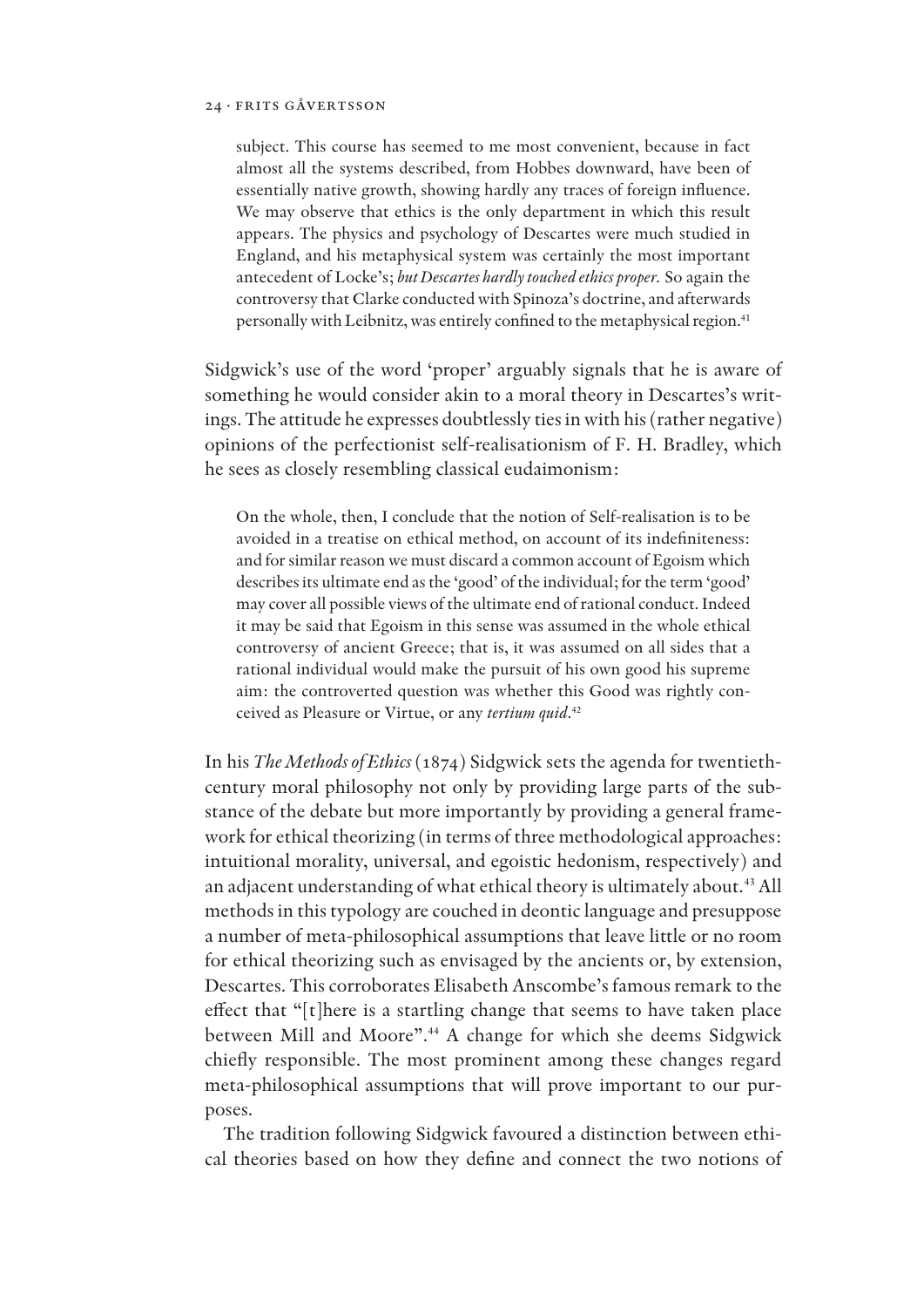"right" and "good" respectively. This standard distinction has it that "teleological" theories define "right" as that which maximises the "good"  $(a$  notion that is defined independently of "right") whereas deontological theories are negatively defined as those that do not.<sup>45</sup> One oft noted problem with this distinction is that it customarily takes the notion of 'moral worth' as somehow subordinated to one of the two notions of 'right' and 'good', thus distorting approaches that take character, or the notion of the morally worthy person, as somehow primary or central. Furthermore, this framework leaves little room for theories that connect the relevant notions in other ways than defining, or deriving one or more of them from some notion taken as basic or primary.<sup>46</sup>

The framework also almost exclusively focuses on what I have called morality in the narrow sense, a fact that I think explains the general stance taken by Sidgwick in the quote that began this section. Sidgwick's contention that "Descartes hardly touched ethics proper" is surely correct if 'morality' is restricted to the narrow sense. Descartes's reason for not touching 'ethics proper' so construed just might have been principled rather than an instance of simple neglect.

Thus, Shapiro's interpretation makes it clear why and how Descartes, who focuses on morality in the broad sense, and Sidgwick, who focuses exclusively on morality in the narrow sense, can be said to be preoccupied with very different ethical concerns. This explanation is not open to either proponents of the 'standard reading' or proponents of Marshall's reconstruction since they take both Sidgwick and Descartes to be concerned with morality in the narrow sense. This does not decisively decide the issue since it might well be that Sidgwick was simply unaware of parts of his predecessor's output but an explanation along these lines would have a problem accounting for Sidgwick's use of the word 'proper', a problem that does not arise on Shapiro's interpretation (and therefore we should *ceteris paribus* prefer Shapiro's interpretation to the alternatives).

### *Grace Neal Dolson*

More's debt to Descartes has not gone unnoticed by philosophers and historians of philosophy throughout history. Grace Neal Dolson—in an article entitled "The Ethical System of Henry More" published in *The Philosophical Review* in 1897—remarks: "[More's] treatment of the passions shows markedly the influence of Descartes. The classifications and definitions read like an abstract of *Les Passions de l'âme*. So close is the parallelism that there is no need to trace it in detail".<sup>47</sup> Dolson goes on to note that

More, in common with the other Cambridge Platonists, followed Plato in his Neo-Platonic aspect, Aristotle, and Descartes. No other writers of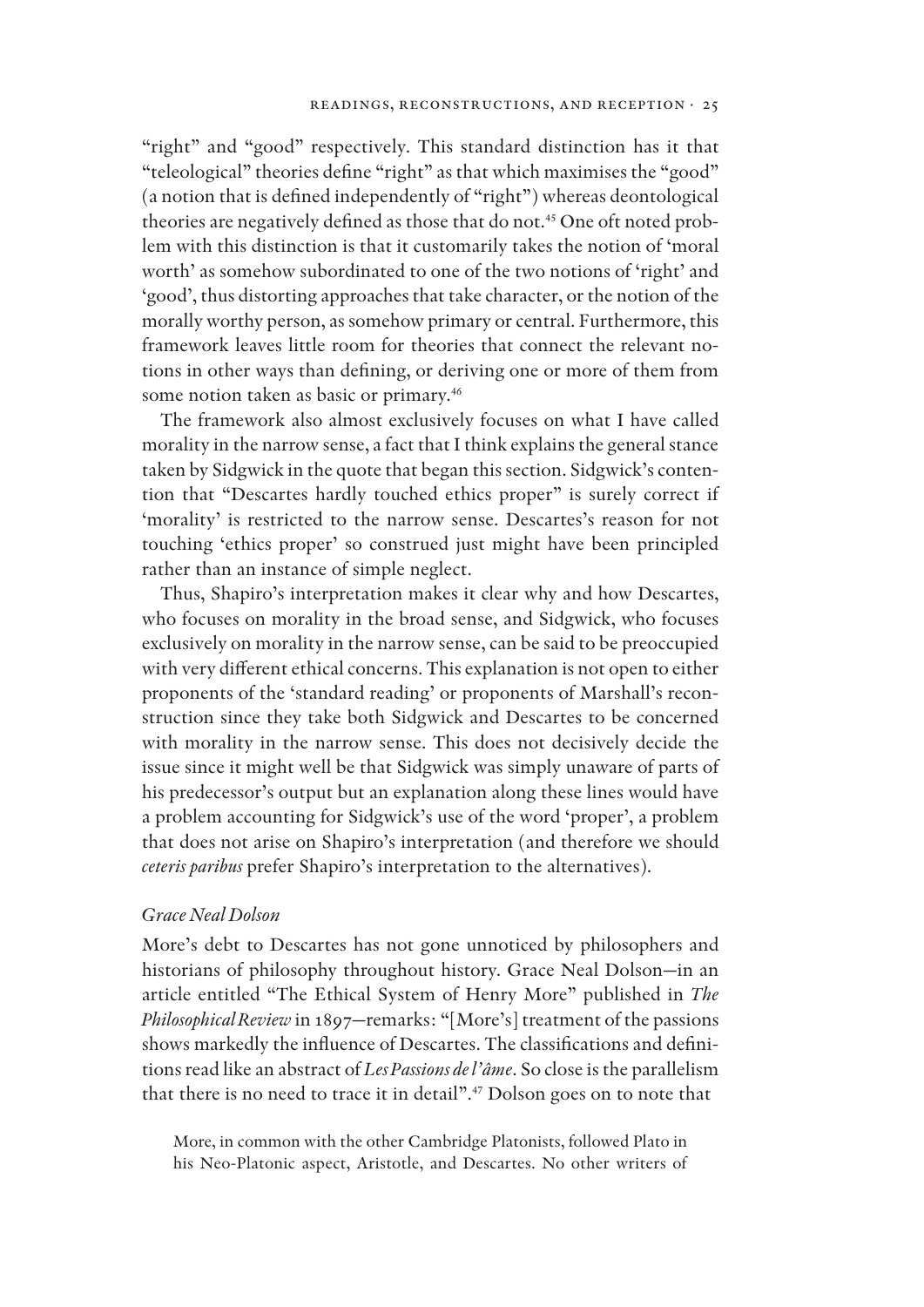modern times are referred to at much length, though two or three, among them Bacon, are quoted occasionally; but the worthies of the ancient world have a prominent place. Cicero, Marcus Antoninus, Zeno, Plutarch, Epictetus, and a host of others are brought in to clinch all arguments, and two or three appear on nearly every page.<sup>48</sup>

Dolson's analysis becomes interesting for our purposes because in it we can find a reason for the neglect shown by Anglophone philosophers following Sidgwick towards Descartes's ethical system:

At the present time it is considered necessary to judge all philosophical systems by the standards of to-day. If the thoughts of previous generations refuse to be measured by conceptions which did not appeal to their age, so much the worse for them. That such a procedure leads to injustice and absurdity seems to make no difference to the people who employ it. The general practice demands such an enforced conformity, and its behests must be obeyed. Before leaving More, then, we must find a label for him. There are certain questions that must be answered. Was he an intuitionist? Did he believe in hedonism? Could he be counted among the utilitarians? The answers to these questions are made easy by the fact that the same reply will do for them all. A simple affirmative is sufficient. He belonged to all the schools. […] In fact, it is evident that the system cannot be classi fied; and, after making the attempt, one is tempted to improve on a familiar Biblical maxim, and to beg people not to put old wine in new bottles.<sup>49</sup>

It is plain to see that the classificatory categories employed by Dolsonintuitionism, hedonism, and utilitarianism respectively—are lifted from Sidgwick and it becomes clear that it is not just Sidgwick's attitude towards Cartesian morality that is of importance here but the role Sidgwick has played in the development of Anglo-American ethics as such. Dolson's reaction to Sidgwick's classificatory system (and the understanding of what ethical theory is ultimately about, *i.e.* 'ethics proper' as restricted to morality in the narrow sense) that it embodies is difficult to explain for proponents of either the 'standard reading' or Marshall's reconstruction since they are forced to say that Descartes, and therefore also, presumably, More where engaged in virtually the same project. Dolson's strong reaction is easier to handle for Shapiro since her account of Cartesian ethics sees it as fundamentally different to Sidgwick's in a way that would make the classificatory categories suitable for the latter sit badly with Cartesian ethics as she understands it. Shapiro's account can thus handle Dolson's reaction more easily than its main competitors and is therefore *ceteris paribus* to be preferred.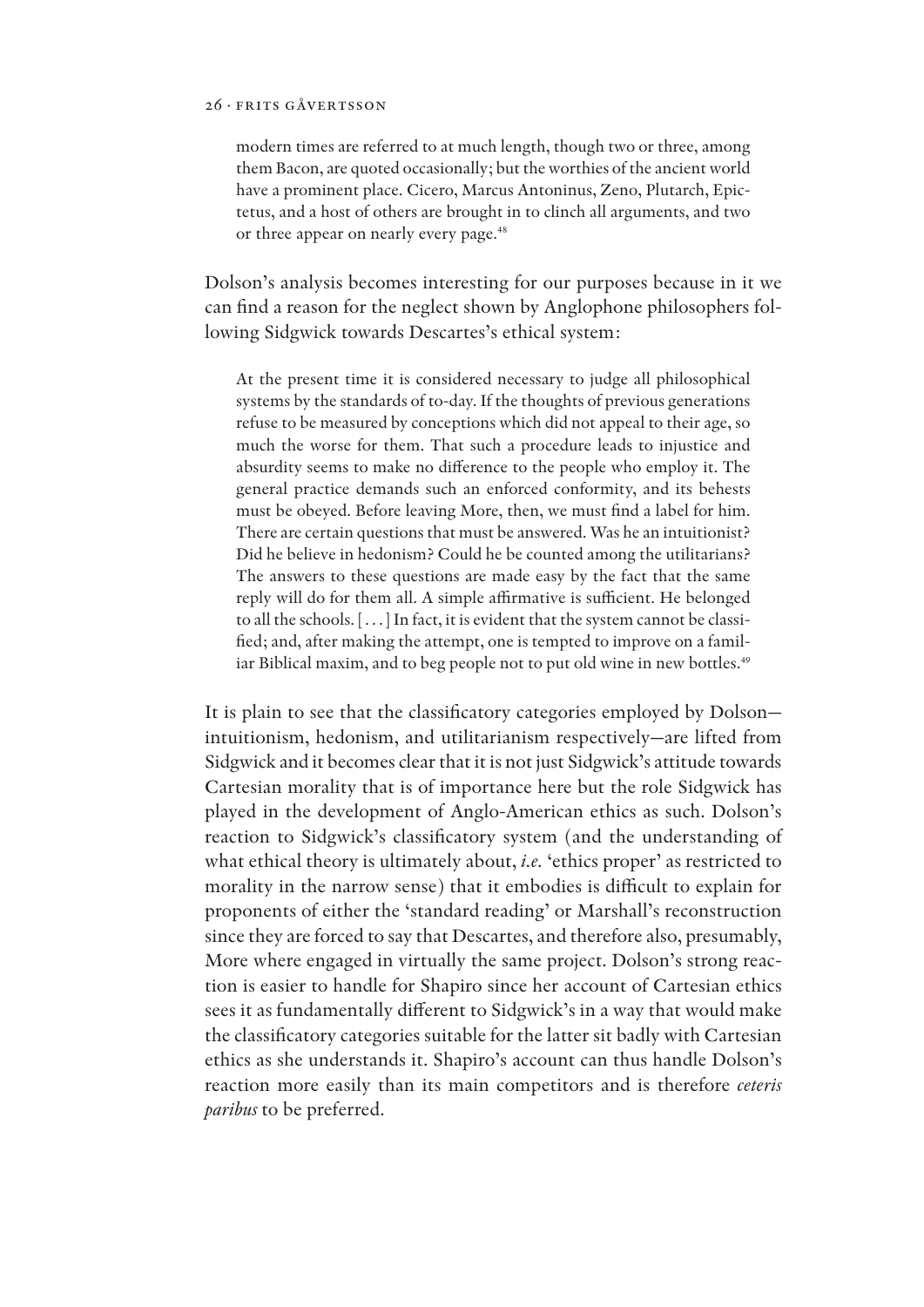## Conclusion

In an effort to illustrate how reception history can act as a tie-breaker in cases where two or more mutually exclusive rational reconstructions are otherwise on a par I have argued that Lisa Shapiro's rational reconstruction of Descartes's *provisional moral code* in terms of a broad conception of morality supplies us with an interpretative framework that make historiographical sense of the reception of Descartes's moral philosophy in an Anglophone context on three occasions: the appeal to Descartes made by Henry More, Henry Sidgwick's abrupt dismissal, and the ensuing reaction to Sidgwick found in Grace Neal Dolson. What has been given here is obviously only the beginnings of an argument in favour of Shapiro's account that draws on reception history in the manner suggested. In order to argue convincingly for Shapiro's superiority over her main rivals in this manner a much fuller reception history would have to be supplied. Still, I believe that the mode of the above argument indicates—provided that we believe that contextual factors have any role to play—the force that can be gathered from utilizing reception history for evaluating and justifying rational reconstructions of this sort in the history of philosophy.

The need for a fuller reception history gestured at above points to an important limitation of the current proposal: in order to argue convincingly for one reconstruction over its competitors in this manner would require going through a wide range of the most important cases of the kind here exemplified, a substantial workload to say the least. The method of argument suggested would thus be unwieldy if taken to extremes and historians seeking to utilise the method should thus do well to try to limit their argument to prominent episodes in the reception history in question (although I cannot here even begin to indicate how I think that such a selection ought to be carried out and motivated).

The cases I have gone through in the above should thus be seen as examples of how I think that an argument of this kind ought to be carried out. Thus, the comments on the cases given here constitute the beginnings of an argument rather than a fully-fledged defence of Shapiro's interpretation along these lines. This limitation does, I believe, give us some indication of where to go next. A number of interesting research questions are generated, such as, *e.g.*, 'Are there other instances in the Anglophone reception history of Cartesian ethics where the 'standard interpretation' or Marshall's reconstruction fares better than Shapiro's or does the same pattern re-emerge?', 'Does the same hold for other contexts such as *e.g.*, the German or Swedish reception of Cartesian ethics?', 'How does the reception of Cartesian ethics tie in with the reception of other elements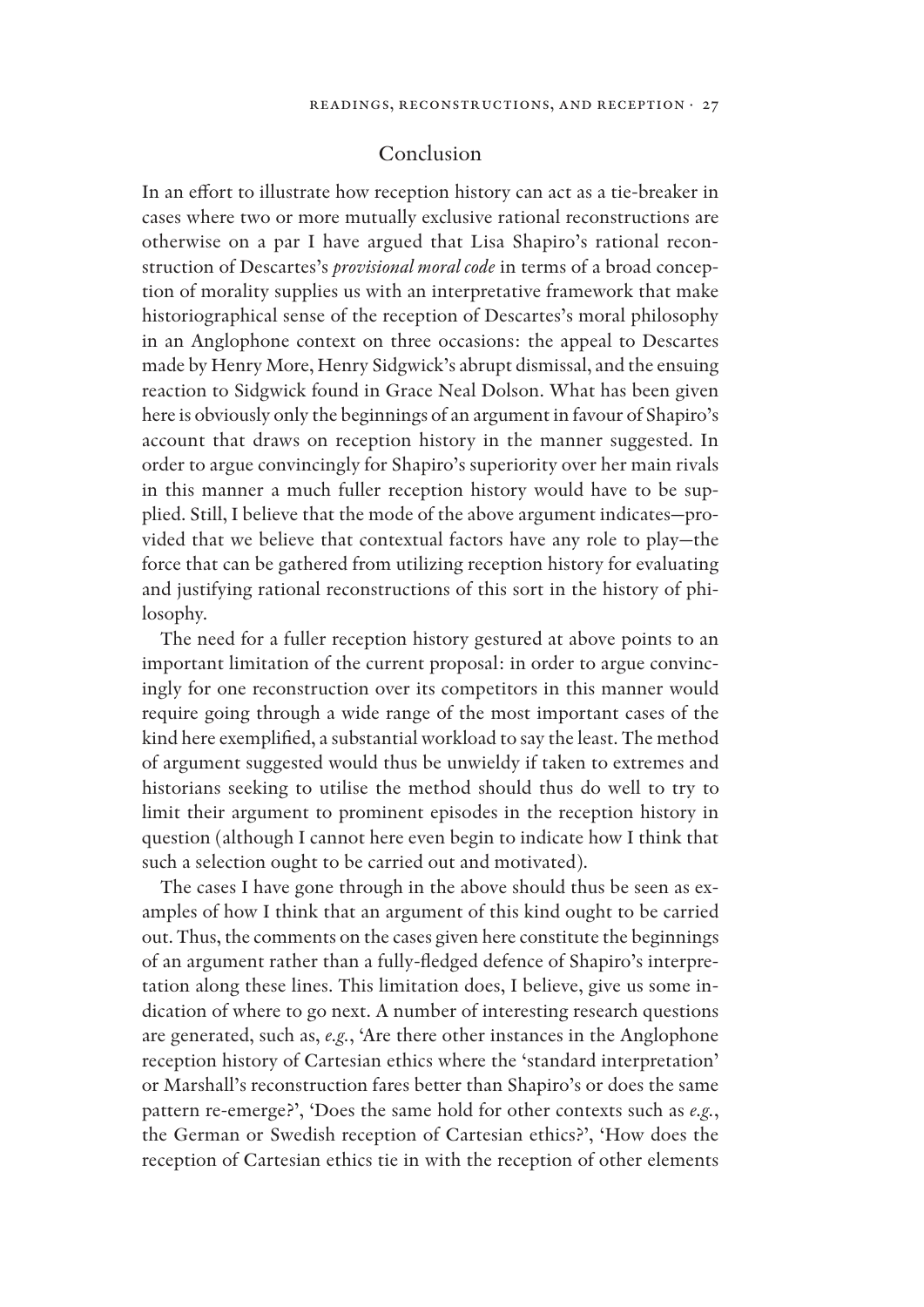of Cartesian philosophy and does this broader focus have bearing on the plausibility of the three reconstructions discussed here?', and so on.

Concerns regarding reception history should obviously not overshadow, or even compete with, internal consistency and coherence with textual evidence. Concerning oneself with reception history ought however if we recognize the value of even the most casual of glances to the predecessors of a position subject to rational reconstruction—if so only for symmetrical reasons, be of some interest in gaining support and justification for one's rational reconstruction.50

## Notes

1. For a classic articulation of this charge of anachronism and an elaboration of the point pressed here see Richard Rorty: "The historiography of philosophy. Four genres" in Richard Rorty: *Truth and progress. Philosophical papers* 3, 247–273.

2. Quentin Skinner: "Meaning and understanding in the history of ideas" in *History and theory* 8:1 (1969), 3–53, 52.

3. For further systematization regarding this tension see *e.g.*, Terence Irwin: *The development of ethics. A historical and critical study; Volume I: From Socrates to the Reformation* (Oxford, 2007), Ch. 1 esp. §6; Marcel van Ackeren: "Philosophy and the historical perspective. A new debate on an old topic" in Marcel van Ackeren (ed.): *Philosophy and the historical perspective* (Oxford, 2018).

4. Richard Rorty puts the same point more eloquently in his "The historiography of philosophy", 251: "[s]uch enterprises in commensuration are, of course, anachronistic. But if they are conducted in full knowledge of their anachronism, they are unobjectionable".

5. See Michael Frede: "The study of Ancient philosophy" in Marcel van Ackeren & Jörn Müller (eds.): *Antike Philosophie Verstehen – Understanding Ancient philosophy* (Darmstadt, 2006), and van Ackeren, "Philosophy and the historical perspective" respectively. The debate, such as it stands is largely concerned with what contextual factors one ought to pay attention to and when. Frede, who can be said to occupy one end of this spectrum, argues that the historian of philosophy ought first to consider reasons in the text itself when reconstructing an argument and that it is only when this fails that the historian in question is allowed to appeal to the history of philosophy and only when this is not enough that the non-philosophical context can be appealed to. Van Ackeren, by contrast, argues (plausibly, to my mind,) that the historian of philosophy stands a better chance of understanding a given position or argument if contextual factors are considered from the outset.

6. CSM I, 122–128; AT VI, 22–28. Abbreviations for Greek authors follow Henry George Liddell, Robert Scott and Henry Stuart Jones (ed.): *Greek-English lexicon*, 9th ed. (Oxford, 1968). References to Aristotle use Bekker numbers. References to Plato utilize Stephanus numbering. References to Descartes's works are to John Cottingham, Robert Stoothoff, and Dugald Murdoch, volume 3 including Anthony Kenny (trans.), *The philosophical writings of Descartes*, 3 vol. (Cambridge, 1988), cited as CSM(K) followed by volume and page number as well as to Charles Adam and Paul Tannery (ed.): *Oeuvres de Descartes*, 11 vols. (Paris, 1983), cited as AT followed by volume and page number.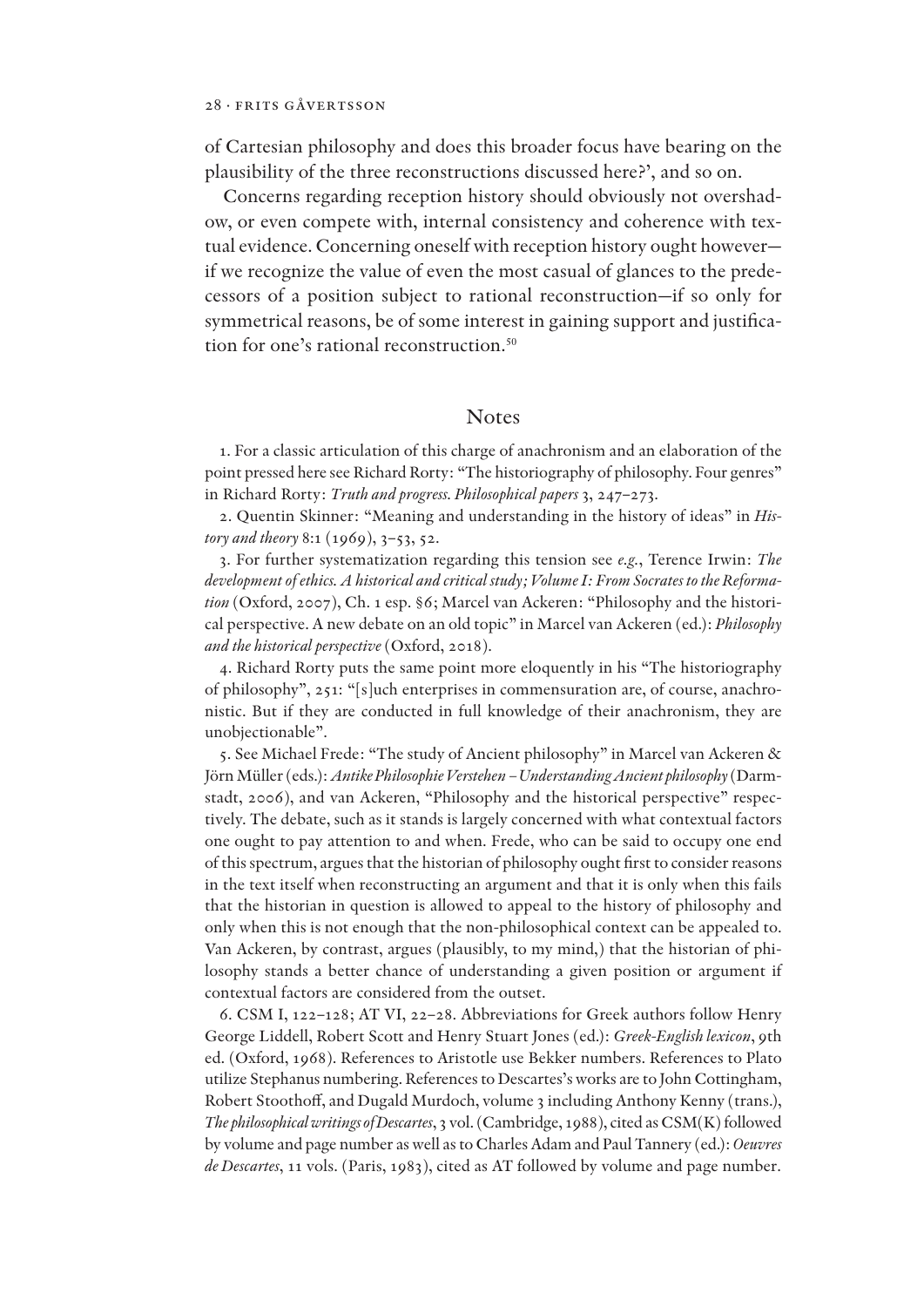7. Grace Neal Dolson: "The ethical system of Henry More" in *The Philosophical Review* 6:6 (1897), 593–607; 597.

8. In addition, the cases considered here must be regarded as forming part of the reception history of Cartesian ethics and must therefore be accounted for by any and all that seek to utilise the method under consideration. Given that the cases at hand form part of the comprehensive reception history of Descartes's ethics they are thus not arbitrary.

9. The neglect can, at least in part, be explained by (i) the fragmentary way in which Descartes approaches the subject of ethics in his more famous works, (ii) the reasonable, but probably mistaken (*cf. e.g.* CSM I, 3; AT 10, 215–217 and CSM I, 186; AT 9,  $14$ ; CSM(K),  $289$ ; AT 4,  $440-442$ ) assumption that this reflects the emphases Descartes himself placed on the topics in question, and (iii) that Descartes's ethics, from a contemporary viewpoint, stands as an anecdotal phenomenon in relation both to the historical influence of Cartesian metaphysics and to the historical influence of the ethical systems that preceded and followed Descartes's (see Isabelle Wienand: "Descartes' morals" in *The South African Journal of Philosophy* 25:2 (2006), 177–188. There is good reason for the general emphasis given that other parts of Descartes's philosophy (most notably, perhaps, his philosophy of science and metaphysics) has had much greater impact on intellectual history. For exceptions to this general trend see *e.g.*, Lilli Alanen: *Descartes's concept of mind* (Cambridge, 2003); Deborah Brown: *Descartes and the passionate mind* (Cambridge, 2006); John Cottingham: "Cartesian ethics. Reasons and the passions" in *Revue Internationale de Philosophie* 50:195 (1996), 193–216; John Cottingham: *Philosophy and the good life. Reason and the passions in Greek, Cartesian and psychoanalytic ethics* (Cambridge, 1998). For an exception see *e.g.*, Christopher Tilmouth: "Generosity and the utility of the passions. Cartesian ethics in restoration England" in *The Seventeenth century* 22:1 (2007), 144–167.

10. CSM I, 122–128; AT VI, 22–28.

11. *E.g.*, Lisa Shapiro: "Review of *Descartes's moral theory.* By John Marshall" in *Philosophical Review* 110:2 (2001), 270–272; Lisa Shapiro: "Descartes's ethics" in Janet Broughton & John Carriero (eds.): *A companion to Descartes* (Oxford, 2008); 445–463; Michèle Le Doeuff: "Red ink in the margin" in *The philosophical imaginary* (Stanford CA, 1989), 57–100; CSM I, 122–128; AT VI, 22–28. CSM I, 186; AT 9B, 14. *cf.* CSMK, 289; AT 4, 440–442.

12. Le Doeuff: "Red ink in the margin", 62; Shapiro: "Descartes ethics", 449-450. 13. CSM II, 15; AT 7, 22.

14. John Marshall: *Descartes's moral theory* (Ithaca NY, 1998); John Marshall: "Descartes's *Morale par Provision*" in Byron Willston & Andre Gombay (eds.): *Passion and virtue in Descartes* (New York, 2003).

15. Shapiro: "Review of *Descartes's moral theory*", 272. *Cf.* Julia Annas: "Being virtuous and doing the right thing" in *Proceedings and Addresses of the American Philosophical Association* 78:2 (2004), 61–75.

16. CSMK, 233; AT 4, 115.

17. Cottingham: *Philosophy and the good life*, 7–14.

18. See Julia Annas: *The morality of happiness* (Oxford, 1993); Annas: "Being virtuous and doing the right thing".

19. CSM I, 179; AT 9B.

20. CSM I, 186; AT 9B, 14. *Cf.* CSMK, 289; AT 4, 440–442.

21. CSMK, 289; AT 4, 441. *Cf.* CSMK, 368; AT 5, 290–291.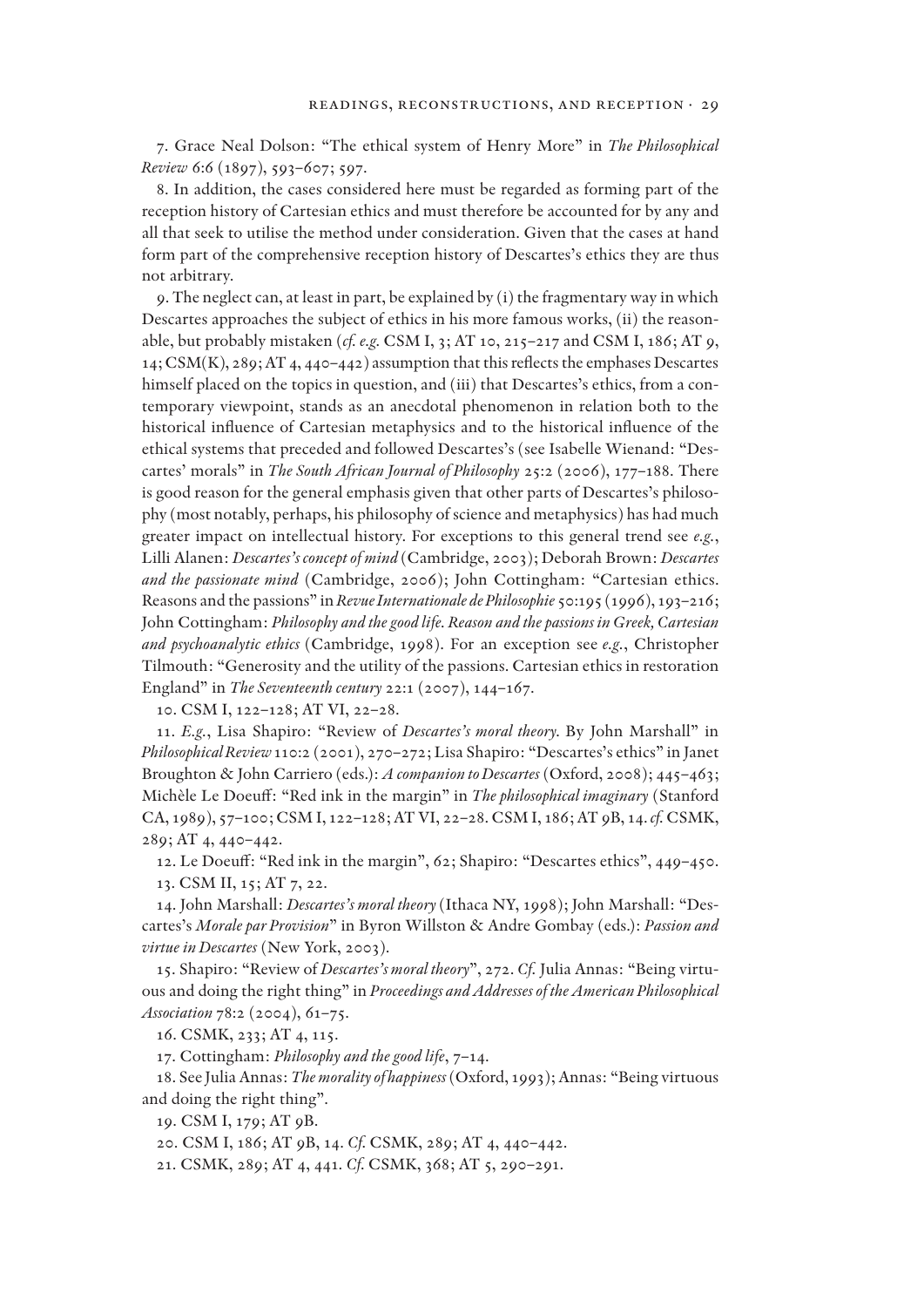22. *Cf.* Marshall: *Descartes's moral theory.*

23. Martial Gueroult: *Descartes' philosophy interpreted according to the order of reasons*  (Minneapolis MN, 1985), 179.

24. See Annas: *The morality of happiness*; Julia Annas: "Virtue as a skill" in *International Journal of Philosophical Studies* 3:2 (1995), 227–243; Julia Annas: *Intelligent virtue*  (Oxford, 2011); Martha Nussbaum: *The therapy of desire. Theory and practice in Hellenistic ethics* (Princeton NJ, 1994); Pierre Hadot: *Philosophy as a way of life. Spiritual exercises from Socrates to Foucault*, ed. Arnold I. Davidson, trans. Michael Case (Oxford, 1995); John Sellars: *The art of living. The Stoics on the nature and function of philosophy*, 2nd ed. (Bristol, 2009).

25. CSMK, 289; AT, 441.

26. Aristotle, *NE*1097<sup>2</sup>4, 1097<sup>2</sup>15-24, 1097<sup>b</sup>16-20, 1097<sup>b</sup>6-16, and 1097<sup>b</sup>16-20, respectively. I have here chosen to portray the relations between the formal criteria as rather strong. It is by no means clear how we should read Aristotle in this passage but I hope that nothing of what I say in what follows depends on this strong reading.

27. *E.g.* Epicurus and Aristippus *pace* the hostile portrayal by Xenophon at *Memorabilia* II.1, III.8. *Cf.* Pl*. Phd.* 59C, Aristotle, *Rhet.* 1199a 7–9. *Cf. e.g.* Annas: *The morality of happiness*; Tad Brennan: *The Stoic life. Emotions, duties, & fate* (Oxford, 2007). See Cicero, *Fin*. III. 30, for an example of a brief comparative listing of positions. These trade-offs are key to understanding why Epicurus regarded the virtues as merely instrumental goods, that is, if the virtues fail to deliver the good (pleasure) we should "say goodbye to them" *TD* III. 41–42 (LS 21L), Athenaeus 546F=LS 21M=Us. 409.70, *Cf.* Cicero, *Fin.* II. 69=LS 21O. For an example of an argument to the effect that only the virtuous life could also be a happy one, see Cicero, *Fin.* III. 23. For more on this as well as on how classical eudaimonism thus understood differs from the broader notion of 'perfectionism' see Frits Gåvertsson: *Perfection and !ction. A study in Iris Murdoch's moral philosophy* (Lund, 2018), esp. Ch. 1*.*

28. Annas: *The morality of happiness*, 7–10.

29. See Frans Svensson: "Happiness, well-being, and their relation to virtue in Descartes' ethics" in *Theoria* 77 (2011), 238–260; Frans Svensson: "Non-eudaimonism, the sufficiency of virtue for happiness, and two senses of the highest good in Descartes's ethics" in *British Journal for the History of Philosophy* 23:2 (2015), 277–296.

30. CSMK, 256; AT 4, 252.

31. CSMK, 256–258, 262; AT 4, 252, 263–265, 282; Gueroult: *Descartes' philosophy interpreted according to the order of reasons*, 293n1. *Cf.* CSM I, 122–5; AT 6, 23–28.

32. *E.g.* Shapiro: "Review of *Descartes's moral theory*"; Shapiro: "Descartes's ethics"; Tom Sorel: "Morals and modernity in Descartes" in Tom Sorell (ed.): *The rise of modern philosophy. The tension between the new and traditional philosophies from Machiavelli to Leibniz* (Oxford, 1993), 273–288; CSM I, 380; AT 11, 438. *Cf.* CSMK, 258; AT 4, 226; CSM I, 124; AT 6, 26; CSMK, 326; AT 5, 85.

33. CSMK, 256; AT 4, 252–253. *Cf.* CSMK, 256–257; AT 4, 263.

34. Shapiro: "Descartes's ethics", 445, 450; *Cf.* Anthony Levi: *French moralists. The theory of the passions 1585–1649* (Oxford, 1964); Donald Rutherford: "Descartes vis-à-vis Seneca" in Steven K. Strange & Jack Zupko (eds.): *Stoicism. Traditions and transformations* (Cambridge, 2004), 177–197; Donald Rutherford: "Reading Descartes as a Stoic. Appropriate action, virtue, and the passions" in *Philosophie antique* 14 (2014), 129–155.

35. See Jon Miller: *Spinoza and the Stoics* (Cambridge, 2015).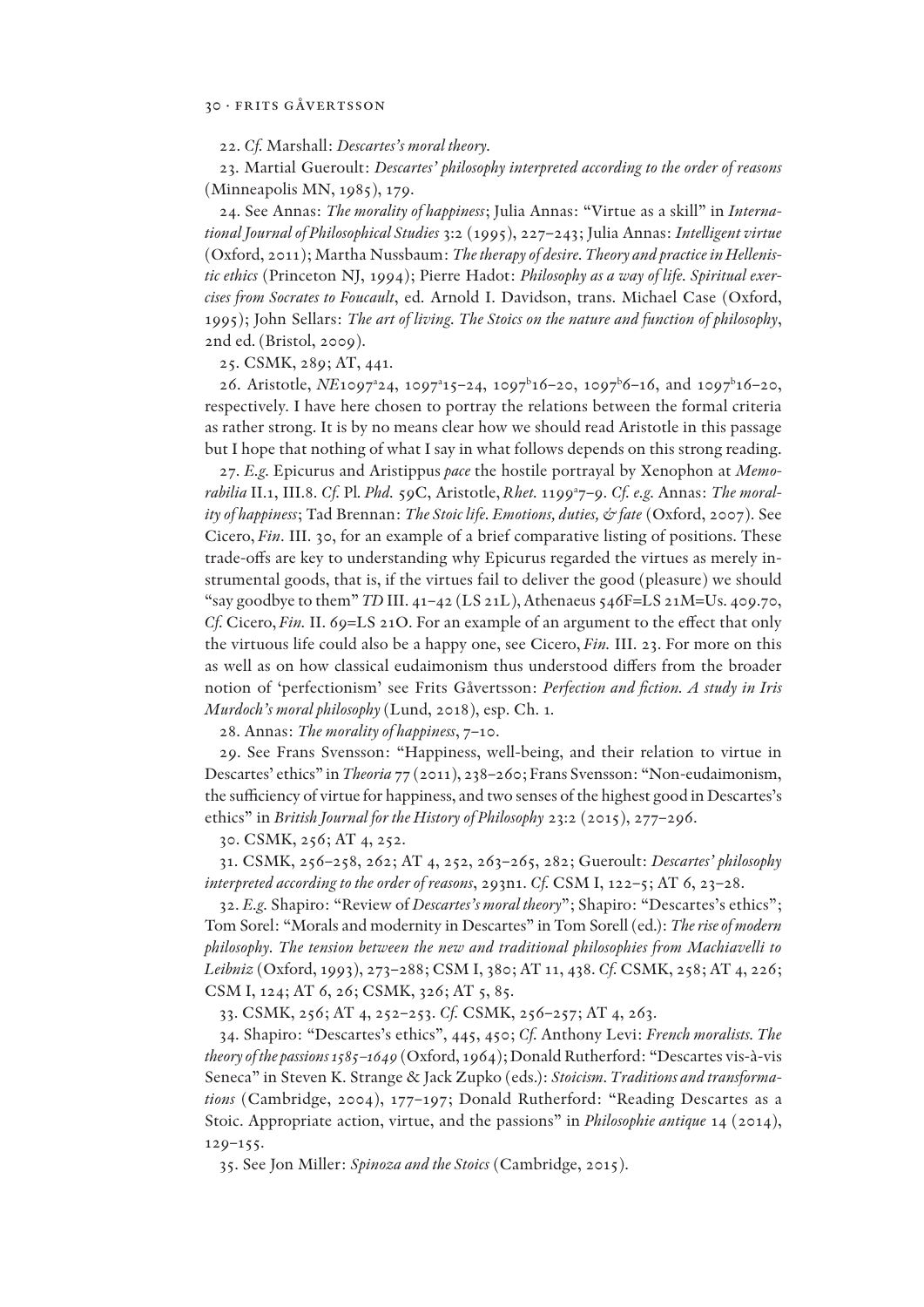36. J. E. Saveson: "Descartes' in2uence on John Smith, Cambridge Platonist" in *Journal of the History of Ideas* 20:2 (1959), 258–263; Tilmouth: "Generosity and the utility of the passions"; Susan James: *Passion and action. The emotions in seventeenthcentury philosophy* (Oxford, 1997).

37. Henry More: *The immortality of the soul, so farre forth as it is demonstrable from the knowledge of nature and the light of reason* (London, 1659), sig. A4r; Henry More: *An account of virtue: or, Dr. Henry More's abridgement of morals, put into English*, trans. Edward Southwell (London, 1690), 84; CSM I, 356; AT 11, 387.

38. More: *An account of virtue*, 158.

39. More: *An account of virtue*, 29, 217.

40. CSMK, 257; AT 4, 264–265. *Cf.* CSM I, 122–125; AT 6, 23–28.

41. Henry Sidgwick: *Outlines of the history of ethics for English readers* (London, 1885), 266, emphasis added.

42. Sidgwick: *The methods of ethics* (London, 1874), 91–92; *Cf.* Henry Sidgwick: "*Ethical studies.* By F. H. Bradley (Oxford: King & Co., 1876)" in *Mind* 1:4 (1876), 545–549; Sidgwick: *The methods of ethics*, 89–95.

43. On this see Roger Crisp: "Sidgwick and the boundaries of intuitionism" in Philip Stratton-Lake (ed.): *Ethical intuitionism: re-evaluations* (Oxford, 2002), 56–75.

44. Gertrude Elizabeth Margaret Anscombe: "Modern moral philosophy" in *Philosophy* 33:124 (1958), 9.

45. See *e.g.* William Klaas Frankena: *Ethics* (Englewood Cliffs NJ, 1963), 13; John Rawls: *A theory of justice*, revised 2nd ed. (Cambridge, 1999), 21.

46. Martha Nussbaum: "Virtue ethics a misleading category" in *Journal of Ethics* 3  $(1999), 163 - 201.$ 

47. Dolson: "The ethical system of Henry More", 597.

48. Dolson: "The ethical system of Henry More", 598.

49. Dolson: "The ethical system of Henry More", 606–607.

50. Earlier versions of this paper were read at a symposium on Values, Virtues and Reason at Lund University in may 2015 and at the third annual OZSW conference hosted by the Vrije Universiteit Amsterdam in December 2015. I thank the participants at these events for fruitful discussions. In addition, I want to thank Johan Brännmark, Charlotte Christensen-Nugues, Jakob Green Werkmäster, Jonas Hansson, Oscar Ralsmark, Jeroen Smid, and Frans Svensson, as well as two anonymous reviewers for their perceptive comments.

## Abstract

*Readings, reconstructions, and reception: three case studies of Anglophone reception of Cartesian ethics.* Frits Gåvertsson, PhD in Practical Philosophy, Department of Arts and Cultural Sciences, Lund University, Sweden, frits.gavertsson@kultur.lu.se

I argue that reception history can have a, limited but important, role to play as tiebreaker in the evaluation of reconstructions of historical philosophical arguments and positions. In an effort to exemplify the proposed methodology I argue that Lisa Shapiro's rational reconstruction of Descartes's provisional moral code in terms of a broad conception of morality supplies us with an interpretative framework that have greater historiographical resources than its main competitors when it comes to the reception of Descartes's moral philosophy in an Anglophone context on three occa-